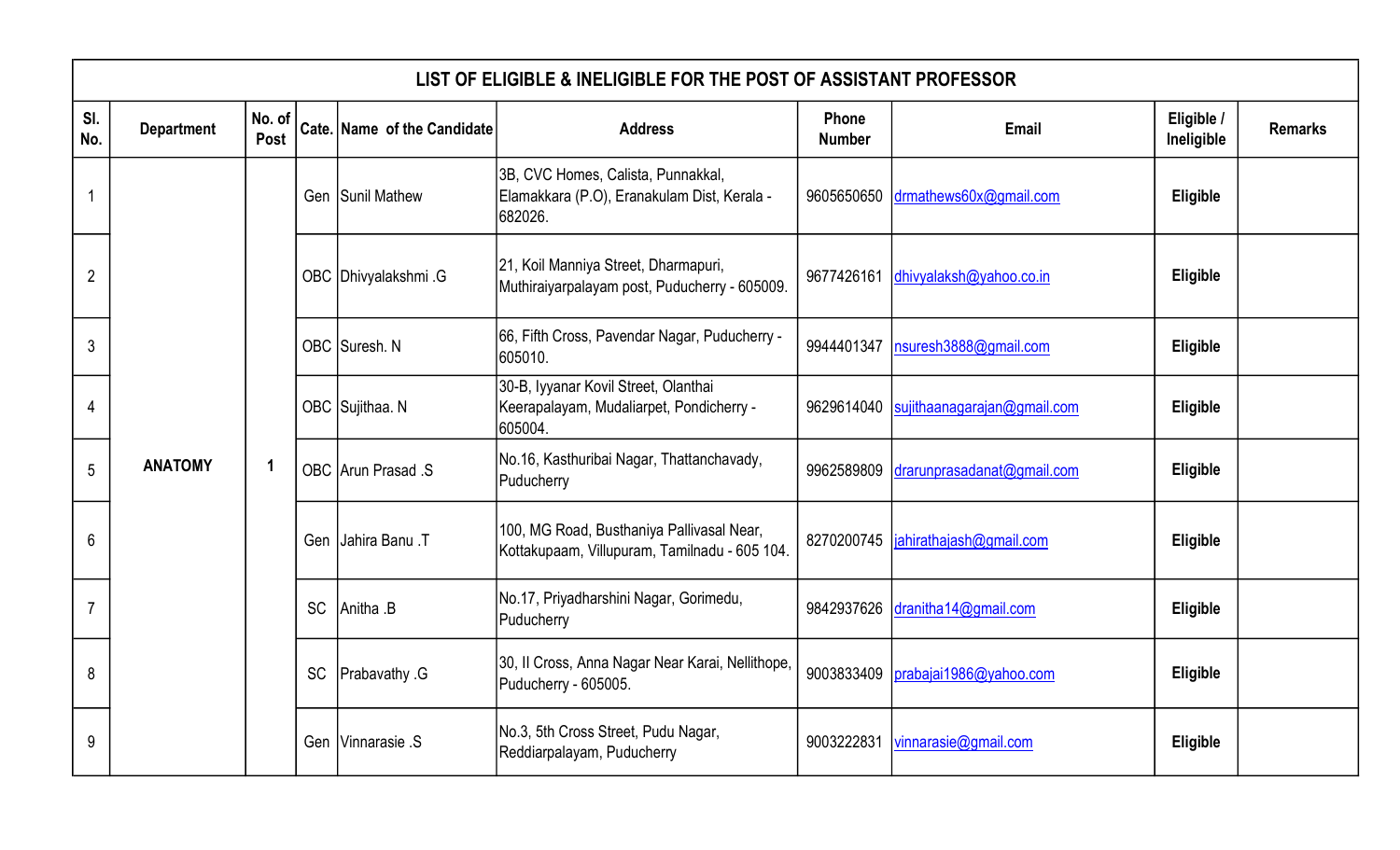|            | LIST OF ELIGIBLE & INELIGIBLE FOR THE POST OF ASSISTANT PROFESSOR |                |           |                             |                                                                                                        |                        |                                            |                                                                       |                |                     |          |  |
|------------|-------------------------------------------------------------------|----------------|-----------|-----------------------------|--------------------------------------------------------------------------------------------------------|------------------------|--------------------------------------------|-----------------------------------------------------------------------|----------------|---------------------|----------|--|
| SI.<br>No. | <b>Department</b>                                                 | No. of<br>Post |           | Cate. Name of the Candidate | <b>Address</b>                                                                                         | Phone<br><b>Number</b> | <b>Email</b>                               | Eligible /<br>Ineligible                                              | <b>Remarks</b> |                     |          |  |
| 10         |                                                                   |                |           | Gen   Vani .P.C             | 13, Mariamman Koil Street, Pudupet, Lawspet<br>post, Puducherry.                                       | 9994615197             | prathapamchandrarani@gmail.com             | Eligible                                                              |                |                     |          |  |
| 11         |                                                                   |                |           | OBC Sudha .R                | 44, Vijay Nagar MGR Salai Thillai Nagar,<br>Vadakkuthu Post, Cuddalore District, Tamilnadu-<br>607308. |                        | 7904532911  sudhaanatomy@gmail.com         | Eligible                                                              |                |                     |          |  |
| 12         | <b>ANATOMY</b>                                                    |                |           | OBC Illankathir .S          | 50, 3rd Cross Street, Ragavendra Nagar, Near<br>100 feet Road, Puducherry-605005.                      | 9487877787             | $\arctan 9799$ @gmail.com                  | Eligible                                                              |                |                     |          |  |
| 13         |                                                                   |                |           |                             |                                                                                                        | <b>OBC</b>             | Priyanka Clementina<br>Stephen             | 37, First Cross Suriyagandhi Nagar, Muthialpet,<br>Puducherry-605003. | 8489417654     | prinki145@gmail.com | Eligible |  |
| 14         |                                                                   |                |           | Gen Aparna Muraleedharan    | C/08, Jeno Sougoumaran, Apartment, Ajees<br>Nagar, Reddiyarpalayam, Puducherry-605010.                 |                        | 8940143403 aparnamuraleedharan18@gmail.com | Eligible                                                              |                |                     |          |  |
| 15         |                                                                   |                | <b>SC</b> | Ananda Ramajayan            | No.12, 3rd Cross, Jayaram Chettiar Thottam,<br>Vanadrapet, Puducherry-605001.                          | 9894343517             | anandaraman2006@gmail.com                  | Eligible                                                              |                |                     |          |  |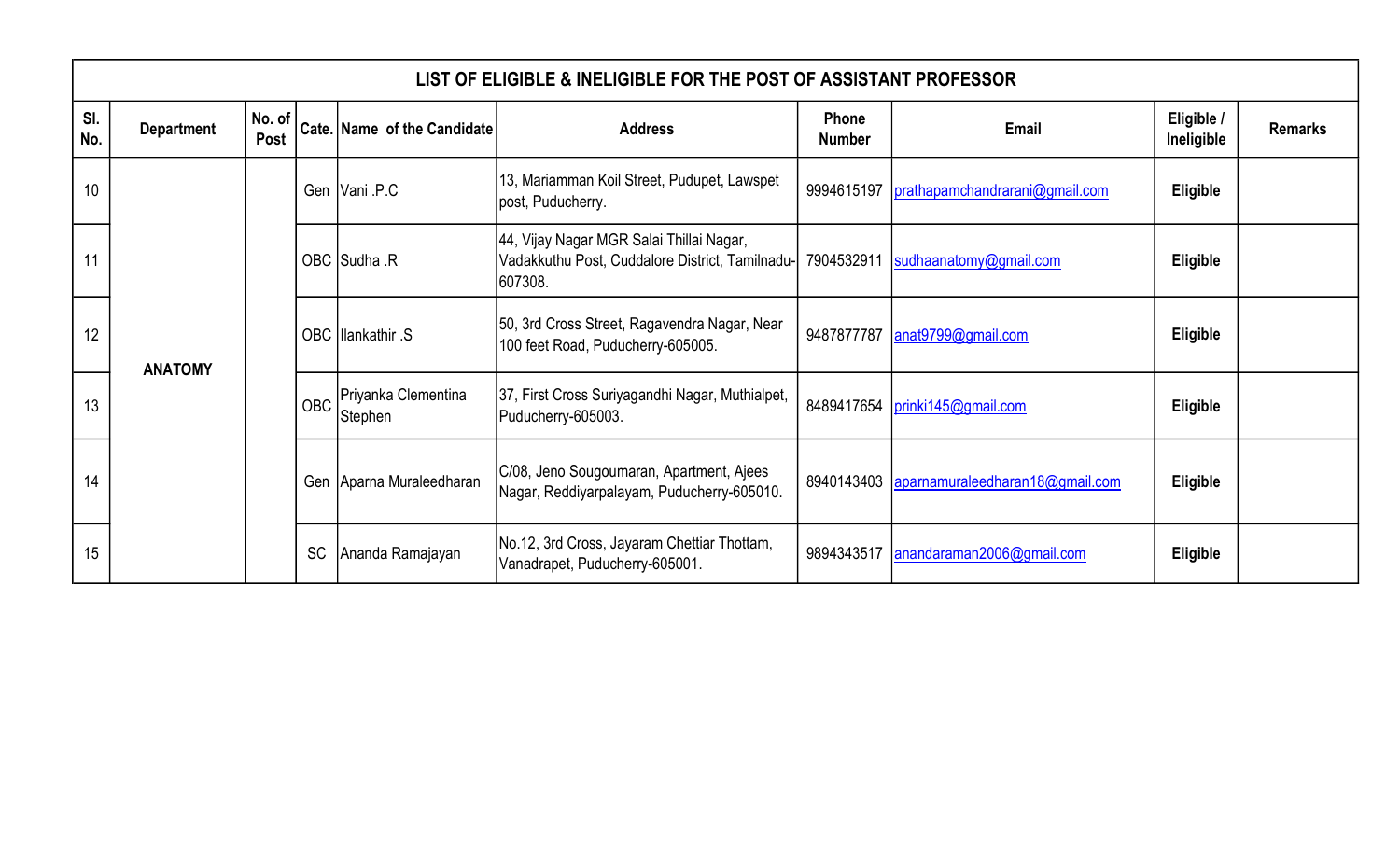|                | LIST OF ELIGIBLE & INELIGIBLE FOR THE POST OF ASSISTANT PROFESSOR |                |           |                               |                                                                                                                        |                        |                                        |                          |                |  |  |
|----------------|-------------------------------------------------------------------|----------------|-----------|-------------------------------|------------------------------------------------------------------------------------------------------------------------|------------------------|----------------------------------------|--------------------------|----------------|--|--|
| SI.<br>No.     | <b>Department</b>                                                 | No. of<br>Post |           | Cate. Name of the Candidate   | <b>Address</b>                                                                                                         | Phone<br><b>Number</b> | Email                                  | Eligible /<br>Ineligible | <b>Remarks</b> |  |  |
| 1              |                                                                   |                |           | OBC Vishnu Priya. H           | No.2, I Main Road, Bharathidasan Nagar,<br>Mudaliarpet, Pondicherry - 605004.                                          |                        | 9500119932 drvishnupriya@yahoo.com     | Eligible                 |                |  |  |
| $\overline{2}$ |                                                                   |                |           | Gen   Madumathy. R            | No.507, Royal Heritage, Apartments, Patrapada,<br>Bhubaneswar, Odisha-751019.                                          |                        | 8118034193   madumathy 688@gmail.com   | Eligible                 |                |  |  |
| 3              |                                                                   |                |           | OBC Soundararajan. P          | 5, SV Nagar Main Road, Sokkanathanpet,<br>Puducherry - 605009.                                                         |                        | 8220111389  soundarmbbs@gmail.com      | Eligible                 |                |  |  |
| 4              |                                                                   |                |           | OBC Ganesan. R                | No.9, 7th Cross Street, Ambal Nagar,<br>Koundanpalayam, Puducherry-605009.                                             |                        | 9626911125 ganeshraj2511@gmail.com     | Eligible                 |                |  |  |
| 5              | <b>PHYSIOLOGY</b>                                                 | $\overline{3}$ |           | OBC Ramya. K                  | 21, Grace Illam, 5th Cross, Mariyal Nagar,<br>Reddiyarpalayam Post, Pondicherry - 605010.                              |                        | 9994192796 drramyakumar@gmail.com      | Eligible                 |                |  |  |
| 6              |                                                                   |                |           | OBC Ravisankar. T             | No.8, 2nd Main Road, Moogambigai Nagar,<br>Nainarmandapam, Puducherry - 605004.                                        | 9944368895             | rvshankar380@gmail.com                 | Eligible                 |                |  |  |
|                |                                                                   |                | <b>SC</b> | Immadi Sudhakar<br>Vamshidhar | Dr. I.S. Vamshidhar, Flat No.501, Thatipally's,<br>Lotus Grand, Budidagada, Basthi, Kothagudem,<br>Telangana - 507101. |                        | 9000685980 vamshiscorpio2004@gmail.com | Eligible                 |                |  |  |
| 8              |                                                                   |                | Gen       | Dinesh Vedanathan<br>Syce     | Apartment B2 Block 3, Uniqcon Towers, Pachur,<br>Karaikal-609602.                                                      | 9791563655             | sycedinesh@gmail.com                   | Eligible                 |                |  |  |
| 9              |                                                                   |                |           | Gen Vishnu Lal. C.M           | No.23 & 24, Vivekananda Street, Indira Nagar<br>Extn, Gorimedu, Puducherry-605006.                                     |                        | 9496804183 chirackalvishnu@gmail.com   | Eligible                 |                |  |  |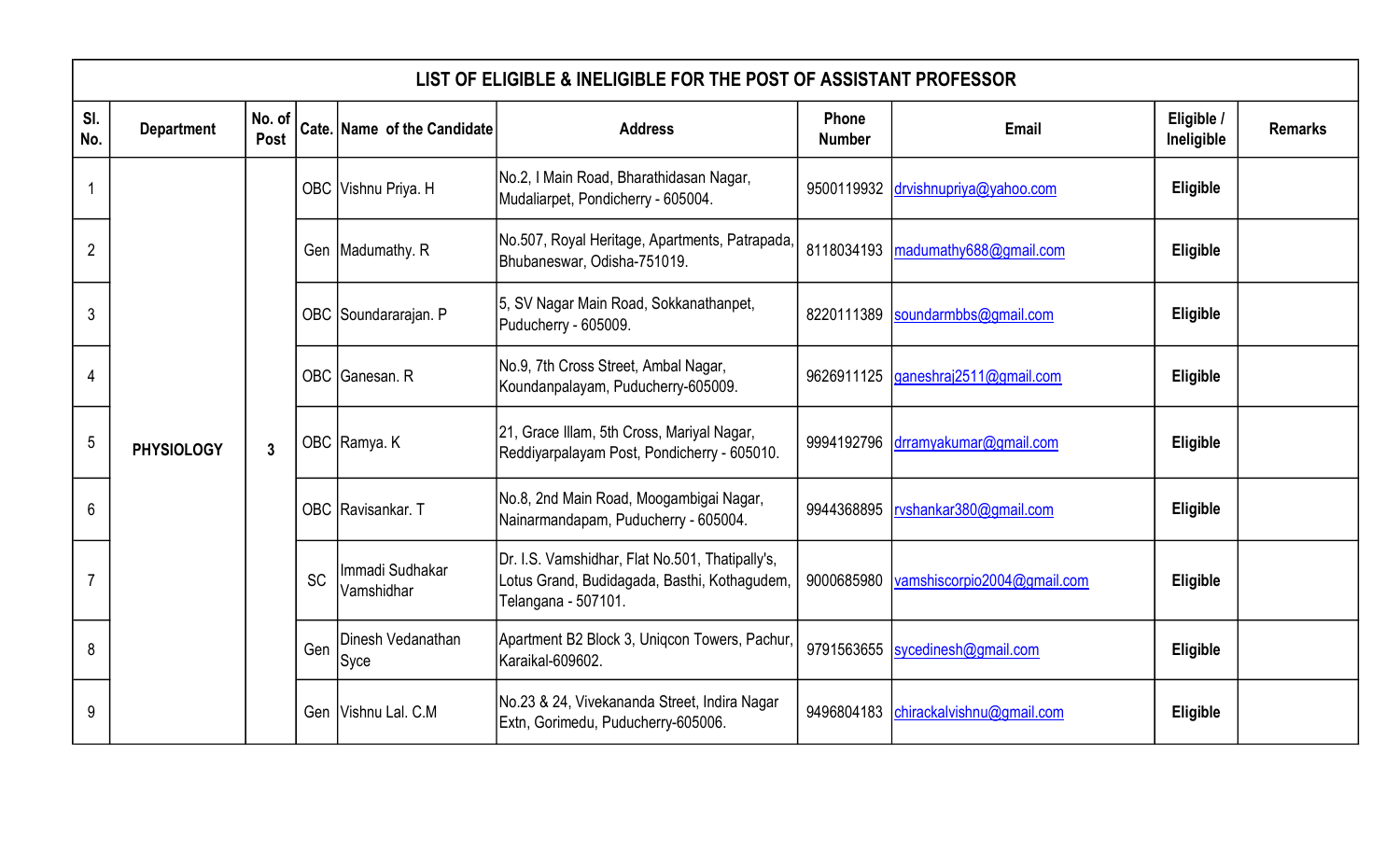|            | LIST OF ELIGIBLE & INELIGIBLE FOR THE POST OF ASSISTANT PROFESSOR |                |           |                             |                                                                                               |                        |                                     |                          |                        |  |  |
|------------|-------------------------------------------------------------------|----------------|-----------|-----------------------------|-----------------------------------------------------------------------------------------------|------------------------|-------------------------------------|--------------------------|------------------------|--|--|
| SI.<br>No. | <b>Department</b>                                                 | No. of<br>Post |           | Cate. Name of the Candidate | <b>Address</b>                                                                                | Phone<br><b>Number</b> | Email                               | Eligible /<br>Ineligible | <b>Remarks</b>         |  |  |
| 10         |                                                                   |                |           | OBC Deepika .V              | B12, Associate Prof QTR.s, SMVMCH,<br>Madagadipet, Puducherry-605107.                         | 9962279360             | deepy843@gmail.com                  | Eligible                 |                        |  |  |
| 11         |                                                                   |                |           | OBC Adhilakshmi .A          | C308, Sreenivas Towers, Azeez Nagar Main<br>Road, Reddiyarpalayam, Puducherry-605010.         | 9443278623             | dradhi 02@gmail.com                 | Eligible                 |                        |  |  |
| 12         |                                                                   |                |           | Gen Rajathi R               | No.402, Kur Enclave, Sriram Nagar Near<br>apspbatalion Gate, Mangalagiri, Andhra -<br>522503. | 9578293668             | raji.dec24@gmail.com                | Eligible                 |                        |  |  |
| 13         |                                                                   |                |           | OBC Sathiyamoorthy .P       | No.76, Etat Civil Street, Periyakalapet & post,<br>Puducherry-605014.                         | 9940865648             | sathiyacmo@gmail.com                | Eligible                 |                        |  |  |
| 14         | <b>PHYSIOLOGY</b>                                                 |                |           | OBC Karthiga G              | No.3, 1st Floor, Vettaikaran Street, Kovilpathu,<br>Karaikal-609605.                          | 9566506523             | karthigaiayabal@gmail.com           | Eligible                 |                        |  |  |
| 15         |                                                                   |                |           | OBC Kishorkumar .C          | No.38, Ganapathy Nagar, Murungapakkam,<br>Puducherry-605004.                                  |                        | 9597978446 kishorphysio10@gmail.com | Ineligible               | <b>BSMS, MD Siddha</b> |  |  |
| 16         |                                                                   |                |           | OBC Subhasri .S             | No.5, 2nd Floor, A Block Temple Way Avenue,<br>Lawspet, ECR-605008.                           | 9944323265             | subhashri.dr@gmail.com              | Eligible                 |                        |  |  |
| 17         |                                                                   |                |           | OBC Devi R Nithiya          | No.31, 4th Cross, Kurinji Nagar, Lawspet,<br>Pondicherry-605008.                              | 9994313991             | nithiya.ravi@gmail.com              | Eligible                 |                        |  |  |
| 18         |                                                                   |                | <b>SC</b> | Poonguzhalai .S             | No.16, NLC Garden A, Kuchipalayam Village,<br>Kelarunganam Post, Cuddalore-607105.            | 8300298023             | poongu85@gmail.com                  | Eligible                 |                        |  |  |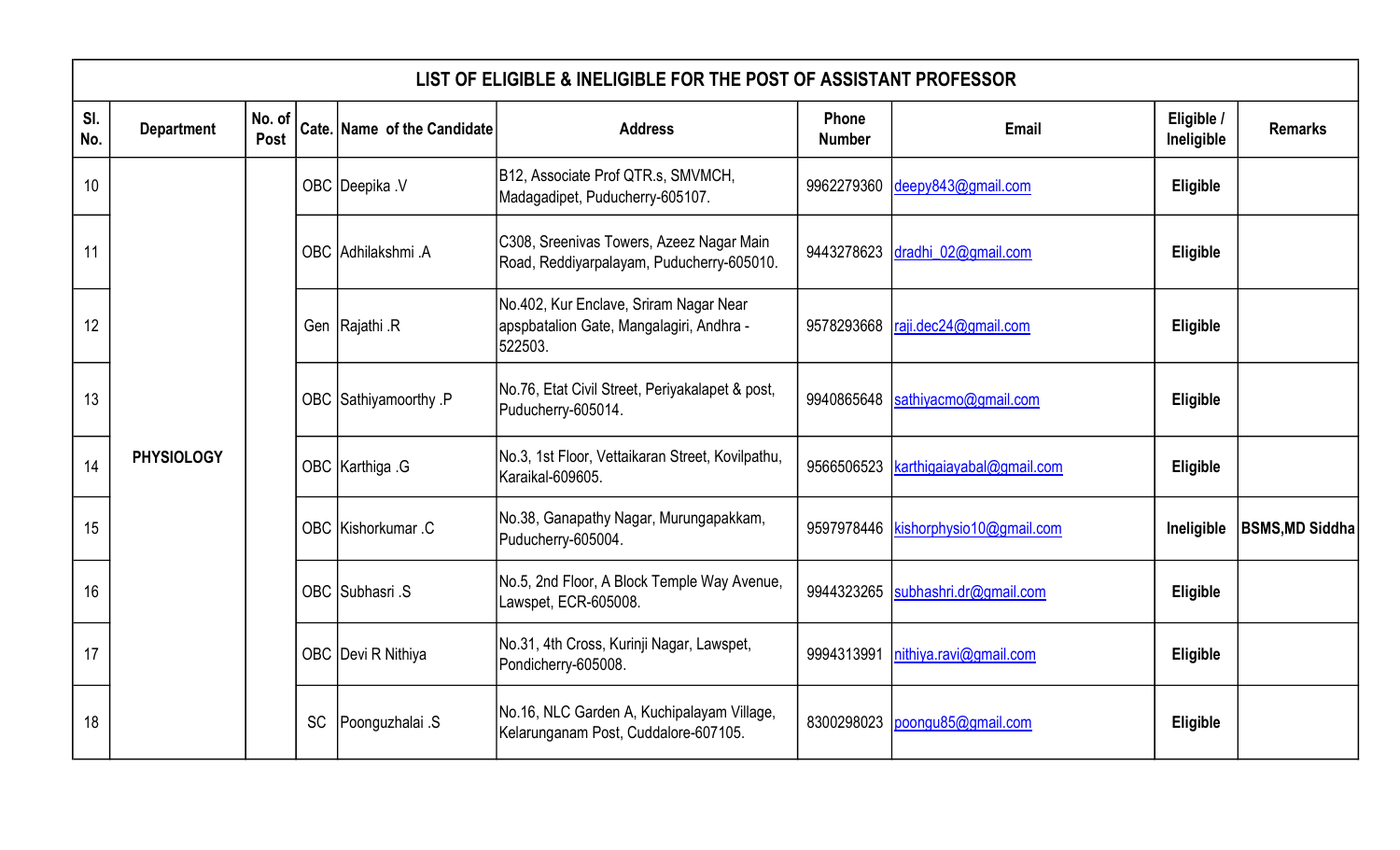|            | LIST OF ELIGIBLE & INELIGIBLE FOR THE POST OF ASSISTANT PROFESSOR |                |           |                             |                                                                                                              |                        |                                      |                          |                      |                                                                      |  |                                  |          |  |  |  |
|------------|-------------------------------------------------------------------|----------------|-----------|-----------------------------|--------------------------------------------------------------------------------------------------------------|------------------------|--------------------------------------|--------------------------|----------------------|----------------------------------------------------------------------|--|----------------------------------|----------|--|--|--|
| SI.<br>No. | <b>Department</b>                                                 | No. of<br>Post |           | Cate. Name of the Candidate | <b>Address</b>                                                                                               | Phone<br><b>Number</b> | Email                                | Eligible /<br>Ineligible | <b>Remarks</b>       |                                                                      |  |                                  |          |  |  |  |
| 19         |                                                                   |                |           | OBC Niveatha .S             | No.16, Church Street, Villianur, Puducherry-<br>605110.                                                      |                        | 9489483513   niveatha.pims@gmail.com | Eligible                 |                      |                                                                      |  |                                  |          |  |  |  |
| 20         |                                                                   |                |           | OBC Aruna. R                | No.115, Car Street, Thelarshpet, Puducherry-<br>605009.                                                      |                        | 9611615352 arunaraja10@gmail.com     | Eligible                 |                      |                                                                      |  |                                  |          |  |  |  |
| 21         |                                                                   |                |           | Gen Nalini, Y.C.            | No.6,4th floor, A Block Type New VB Quarters,<br>JIPMER Campus, Gorimedu, Puducherry-<br>605006.             | 9445722307             | drnalinivc@gmail.com                 | Eligible                 |                      |                                                                      |  |                                  |          |  |  |  |
| 22         |                                                                   |                |           | Gen Keni Gowsi, K           | No.3, Second Main Road, Kurunji Nagar,<br>Lawspet, Puducherry-605008.                                        |                        | 9626610599 keni doc@yahoo.in         | Eligible                 |                      |                                                                      |  |                                  |          |  |  |  |
| 23         | <b>PHYSIOLOGY</b>                                                 |                |           | OBC Jeevitha. P             | No.3, Vivekanandar Street,<br>Dr. Radhakrishnann Nagar, Kadirkamam Post,<br>Puducherry-605009.               | 9599946381             | jeevithapoorasamy270@gmail.com       | Eligible                 |                      |                                                                      |  |                                  |          |  |  |  |
| 24         |                                                                   |                |           |                             |                                                                                                              |                        |                                      |                          | OBC Deivanayagame .B | No.43, 3rd Cross Street, Sakthi Nagar, Saram,<br>Pondicherry-605013. |  | 9842314230 deivadoctor@gmail.com | Eligible |  |  |  |
| 25         |                                                                   |                |           |                             |                                                                                                              |                        |                                      |                          |                      |                                                                      |  |                                  |          |  |  |  |
| 26         |                                                                   |                |           | Gen Sathya. G.S             | No.41, Flat No.2E, Second Floor, 10th Cross,<br>Brindhavanam Apartments, Brindhavan,<br>Puducherry - 605013. | 8754928632             | sathyagr998@gmail.com                | Eligible                 |                      |                                                                      |  |                                  |          |  |  |  |
| 27         |                                                                   |                | <b>BC</b> | Karthikapriyadharshini.     | No.14, Second Cross, Ganapathy Nagar,<br>Muthialpet, Puducherry - 605003.                                    | 9445778093             | karthi.karthiuday.uday@gmail.com     | Eligible                 |                      |                                                                      |  |                                  |          |  |  |  |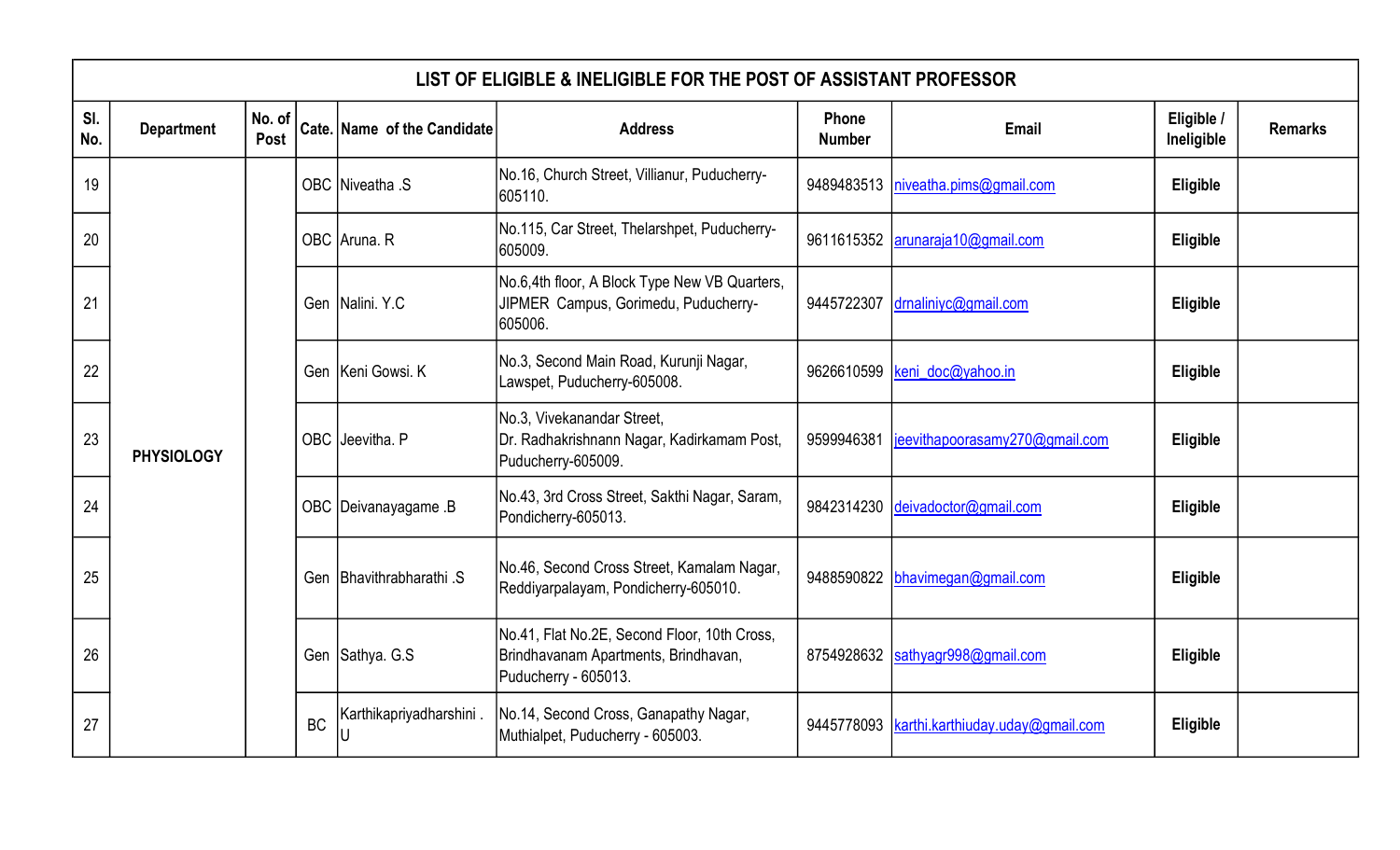|                | LIST OF ELIGIBLE & INELIGIBLE FOR THE POST OF ASSISTANT PROFESSOR |                                |           |                                    |                                                                                 |                               |                                       |                          |                      |  |  |  |  |
|----------------|-------------------------------------------------------------------|--------------------------------|-----------|------------------------------------|---------------------------------------------------------------------------------|-------------------------------|---------------------------------------|--------------------------|----------------------|--|--|--|--|
| SI.<br>No.     | <b>Department</b>                                                 | $\vert$ No. of $\vert$<br>Post |           | <b>Cate. Name of the Candidate</b> | <b>Address</b>                                                                  | <b>Phone</b><br><b>Number</b> | <b>Email</b>                          | Eligible /<br>Ineligible | <b>Remarks</b>       |  |  |  |  |
|                |                                                                   |                                | <b>SC</b> | Ananthi .P                         | No.16, Kasthuribai Nagar, Thattanchavady,<br>Puducherry-605009.                 |                               | 9884768383 ananthivarma1984@yahoo.com | <b>Eligible</b>          |                      |  |  |  |  |
| $\overline{2}$ | <b>BIOCHEMISTRY</b>                                               |                                | <b>SC</b> | Rajaa Muthu .P                     | No.31&32, Yasin Manzil, Sarigai Nagar, Kalam<br>Street, Metupalayam, Puducherry |                               | 9843092462   rajaa.jipmer@gmail.com   | Ineligible               | <b>No Experience</b> |  |  |  |  |
| 3              |                                                                   |                                | <b>SC</b> | <b>Priyatharshini</b> M            | 24, VOC Street, Kosapalayam, Puducherry-<br>6050013.                            |                               | 8870969084   lerouxpriya@gmail.com    | <b>Eligible</b>          |                      |  |  |  |  |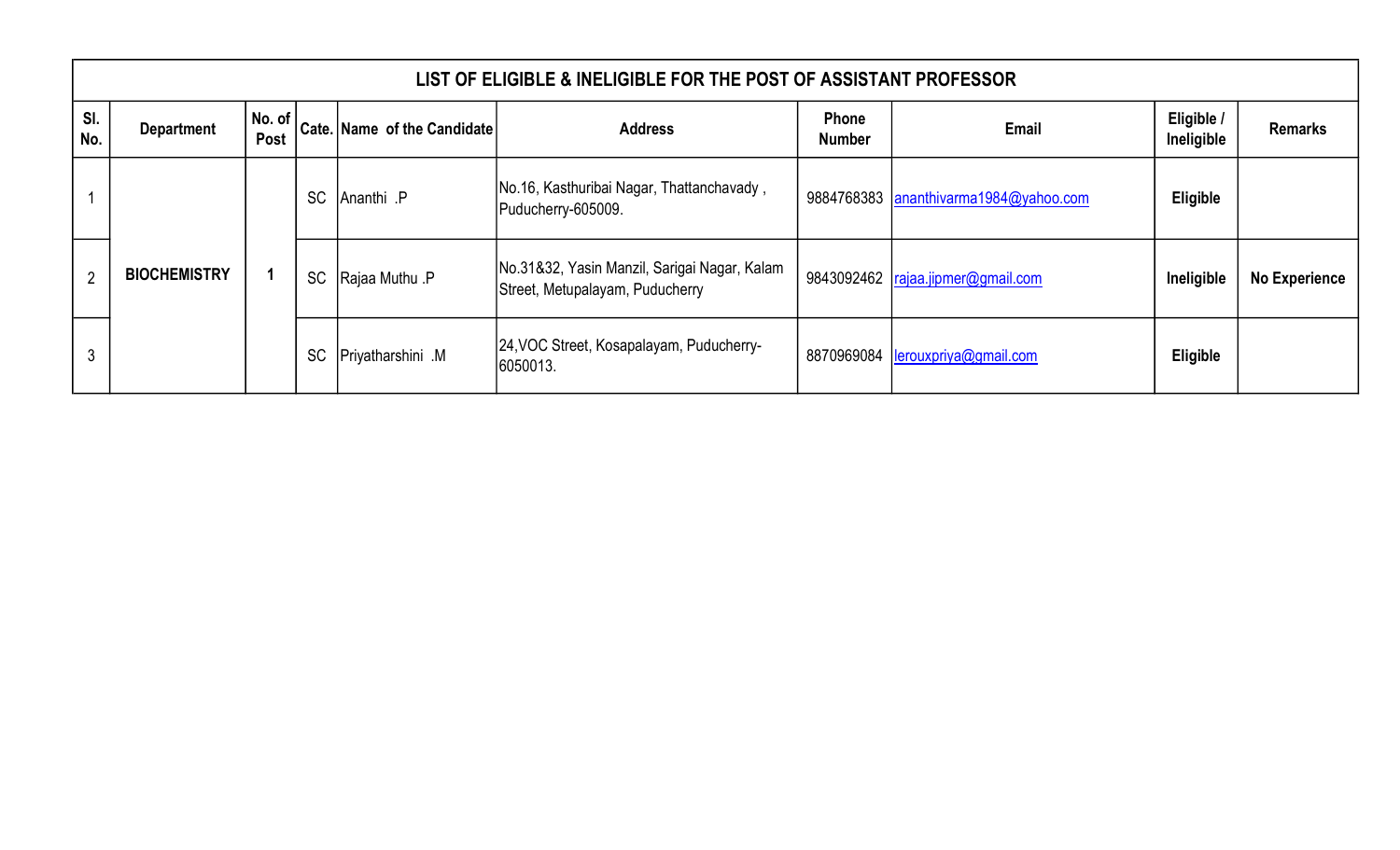|                | LIST OF ELIGIBLE & INELIGIBLE FOR THE POST OF ASSISTANT PROFESSOR |              |           |                                                                                                                                                                   |                                                                                                   |                               |                               |                          |                                               |  |  |  |
|----------------|-------------------------------------------------------------------|--------------|-----------|-------------------------------------------------------------------------------------------------------------------------------------------------------------------|---------------------------------------------------------------------------------------------------|-------------------------------|-------------------------------|--------------------------|-----------------------------------------------|--|--|--|
| SI.<br>No.     | <b>Department</b>                                                 |              |           | $\begin{array}{c c} \mathsf{No. of} & \mathsf{Cate.} & \mathsf{Name} & \mathsf{of} & \mathsf{the}\ \mathsf{C} & \mathsf{c} & \mathsf{c} & \mathsf{c} \end{array}$ | <b>Address</b>                                                                                    | <b>Phone</b><br><b>Number</b> | Email                         | Eligible /<br>Ineligible | <b>Remarks</b>                                |  |  |  |
|                |                                                                   |              |           | OBC Nitya. S                                                                                                                                                      | F5, First Floor, Malar Primrose Appt, Rajaji<br>Nagar Main Road, Rajaji Nagar - 605008.           | 9787679839                    | drnityapharmacology@gmail.com | Ineligible               | No Exp.<br><b>Certificate</b><br>/Salary Slip |  |  |  |
| $\overline{2}$ |                                                                   |              | <b>SC</b> | Dharam Prasath. D                                                                                                                                                 | No.12, 6th Cross Shankara Dass Swamigal<br>Nagar, Karuvadikuppam, Lawspet, Puducherry-<br>605008. |                               | 9961493919 drd004@gmail.com   | Eligible                 |                                               |  |  |  |
| 3              |                                                                   |              |           | OBC Senthil. G                                                                                                                                                    | 1A, Thanthai Periyar Street, R.K Nagar,<br>Ariyankuppam, Puducherry - 605007.                     | 9443957607                    | drsenthilgk@gmail.com         | Eligible                 |                                               |  |  |  |
| 4              |                                                                   |              |           | OBC Vimala Ananthy. A                                                                                                                                             | 41, S1 Adithya Appt, Main Road, Ramalingai<br>Nagar, Jayanagar Extn-605009.                       | 9585787226                    | drvimala90@gmail.com          | Eligible                 |                                               |  |  |  |
| 5              | <b>PHARMACOLOGY</b>                                               | $\mathbf{3}$ | <b>SC</b> | Umamaheshwari, S                                                                                                                                                  | 3, Jeevanandham Street, Ashok Nagar,<br>Lawspet, Puducherry - 605008.                             | 9159558588                    | umapriya2006mgm@gmail.com     | Eligible                 |                                               |  |  |  |
| 6              |                                                                   |              | <b>SC</b> | Sarath .K.R                                                                                                                                                       | Kunnumal House, Gandhigram, Irinjalakuda<br>Post, Thrissur Dist, Kerala.                          | 9447314016                    | sarathshyla@gmail.com         | Eligible                 |                                               |  |  |  |
| $\overline{7}$ |                                                                   |              |           | OBC Pandiamunian.J                                                                                                                                                | No.22, Periyar Street, RK Nagar, Ariyankuppam,<br>Puducherry.                                     | 9843610339                    | iapandiamunian@gmail.com      | Eligible                 |                                               |  |  |  |
| 8              |                                                                   |              |           | Gen Padmavathi .S                                                                                                                                                 | 138, LA France Villa 6th Cross, Pillaiyarkuppam,<br>Pondicherry.                                  | 9842030490                    | padmaashan@gmail.com          | Eligible                 |                                               |  |  |  |
| 9              |                                                                   |              |           | OBC Nithiya D                                                                                                                                                     | No.20, Main Road, Thiruvandar Koil,<br>Puducherry.                                                | 7019605578                    | dhananiva@gmail.com           | Ineligible               | No. Exp./Salary<br><b>Slip</b>                |  |  |  |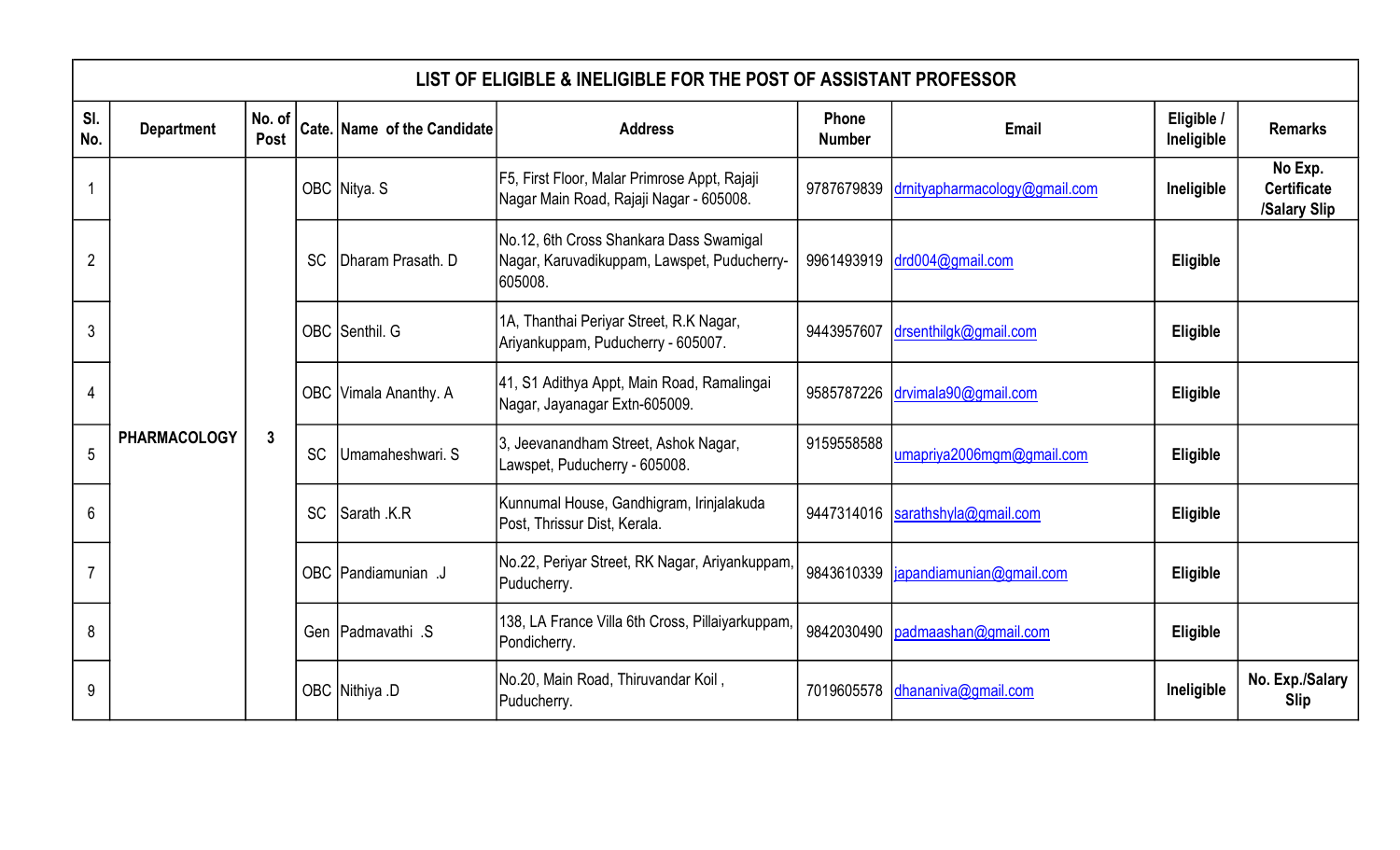|            | LIST OF ELIGIBLE & INELIGIBLE FOR THE POST OF ASSISTANT PROFESSOR |                |           |                             |                                                                                                 |                        |                                     |                          |                       |  |                       |                                                                                  |            |                        |          |
|------------|-------------------------------------------------------------------|----------------|-----------|-----------------------------|-------------------------------------------------------------------------------------------------|------------------------|-------------------------------------|--------------------------|-----------------------|--|-----------------------|----------------------------------------------------------------------------------|------------|------------------------|----------|
| SI.<br>No. | <b>Department</b>                                                 | No. of<br>Post |           | Cate. Name of the Candidate | <b>Address</b>                                                                                  | Phone<br><b>Number</b> | Email                               | Eligible /<br>Ineligible | <b>Remarks</b>        |  |                       |                                                                                  |            |                        |          |
| 10         |                                                                   |                | <b>SC</b> | Kawsalliya Raj .K           | House No.65, 5th Cross, Annai Nagar, Villianur,<br>Pondicherry                                  | 8870921386             | kawsi88@gmail.com                   | Ineligible               | No Exp/Salary<br>slip |  |                       |                                                                                  |            |                        |          |
| 11         |                                                                   |                |           | L. EWS Jayasheela J         | No.121, Yogalakshmi Nagar, NSC Bose Road,<br>Moolakulam-605010.                                 | 9003679174             | saisashe05@gmail.com                | Eligible                 |                       |  |                       |                                                                                  |            |                        |          |
| 12         |                                                                   |                |           | OBC Dhivya E                | No.231, Kalaivani Complex, TTP Road<br>Muthupettai, Thiruvarur-614704.                          | 9443608911             | dhivya.tvmc2008@gmail.com           | Eligible                 |                       |  |                       |                                                                                  |            |                        |          |
| 13         |                                                                   |                |           | Gen Suja Xaviar             | Plot No.10/11, First floor Natesan Street,<br>Ananda Nagar, Kathirkamam, Puducherry-<br>605009. | 9946638469             | sujaxaviar@gmail.com                | Eligible                 |                       |  |                       |                                                                                  |            |                        |          |
| 14         | <b>PHARMACOLOGY</b>                                               |                |           | Gen Gomathi G               | Plot No.22, Kumaran Nagar, Mariamman Koil<br>Street, Kandamangalam, Villupuram, Tamilnadu.      | 9616193355             | gomathigopal311@gmail.com           | Eligible                 |                       |  |                       |                                                                                  |            |                        |          |
| 15         |                                                                   |                |           | Gen Nishanthi .A            | No.21, Narmathai Street, Vasantha Nagar,<br>Muthialpet, Puducherry-605003                       | 8870328494             | drnishanthipharm@gmail.com          | Eligible                 |                       |  |                       |                                                                                  |            |                        |          |
| 16         |                                                                   |                |           |                             |                                                                                                 |                        |                                     |                          |                       |  | Gen Saravana Kumar, R | No.5, Moovendar Nagar, IV A Geetha Nagar,<br>Madhakottai Road, Thanjavur-613005. | 9047321065 | saravana1202@gmail.com | Eligible |
| 17         |                                                                   |                | <b>SC</b> | Dinesh Babu .U              | Door No 16, 6th Cross Extension, Anna Nagar,<br>Puducherry - 605005.                            |                        | 8248610688 dineshbabu.uk@gmail.com  | Eligible                 |                       |  |                       |                                                                                  |            |                        |          |
| 18         |                                                                   |                |           | Gen Indhumathi C            | No.200, Thiruvanannamalai Road, Thirukanur,<br>Puducherry - 605501.                             |                        | 9487043669 drindhumathi.c@gmail.com | Eligible                 |                       |  |                       |                                                                                  |            |                        |          |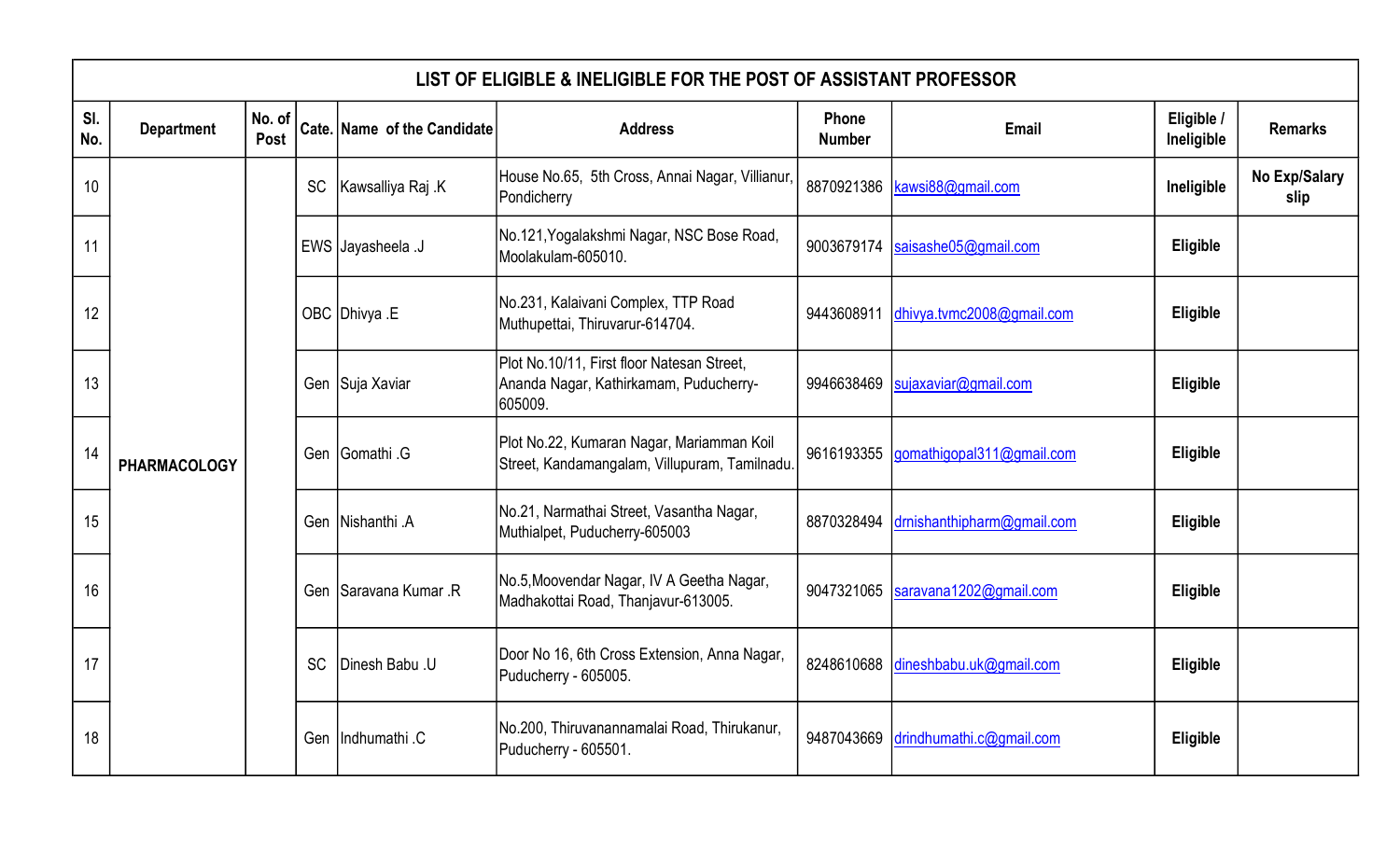|                | LIST OF ELIGIBLE & INELIGIBLE FOR THE POST OF ASSISTANT PROFESSOR |                |           |                              |                                                                                          |                        |                                  |                          |                                |  |  |  |
|----------------|-------------------------------------------------------------------|----------------|-----------|------------------------------|------------------------------------------------------------------------------------------|------------------------|----------------------------------|--------------------------|--------------------------------|--|--|--|
| SI.<br>No.     | <b>Department</b>                                                 | No. of<br>Post |           | Cate. Name of the Candidate  | <b>Address</b>                                                                           | Phone<br><b>Number</b> | <b>Email</b>                     | Eligible /<br>Ineligible | <b>Remarks</b>                 |  |  |  |
|                |                                                                   |                | <b>SC</b> | Saravanakumari. V            | No.5, H-Lane, VVP Nagar, Thattanchavady,<br>Puducherry-605009.                           | 9894775372             | sarakumari15@gmail.com           | Eligible                 |                                |  |  |  |
| $\overline{2}$ |                                                                   |                | <b>SC</b> | Bharathi. U                  | 39 A, Ezhil Nagar, Lawspet Main Road,<br>Muthialpet, Puducherry - 605003.                | 8113080159             | bharathi25nov@gmail.com          | Eligible                 |                                |  |  |  |
| 3              |                                                                   |                |           | Gen   Padmapriya . B         | No.7, New Street, II Cross, Dharmapuri,<br>Pondicherry - 605009.                         | 8332920245             | sudhadevi.balakrishnan@gmail.com | Ineligible               | Gen - post is for<br><b>SC</b> |  |  |  |
| 4              |                                                                   |                | <b>SC</b> | S.S. ISabitha Rani           | Flat 501, Thatepally, Lotus Grand Apartment,<br>Budidagadda Basthi, Kothagudem - 507101. |                        | 8374374994 drsssabitha@gmail.com | Eligible                 |                                |  |  |  |
| 5              | <b>PATHOLOGY</b>                                                  |                |           | OBC Kalaivani Alias Selvi .S | No.2, I Cross Rathnanagar, Puducherry.                                                   | 9789545249             | klynselvi@yahoo.co.in            | Ineligible               | OBC - post is for<br><b>SC</b> |  |  |  |
| 6              |                                                                   |                | <b>SC</b> | Arathi .K                    | No.13, 1st Street, Durga Devii Nagar,<br>Tondiarpet, Chennai.                            | 7994922520             | arathi.prabhaa@gmail.com         | Ineligible               | Only 10 months<br>SR Exp.      |  |  |  |
| $\overline{7}$ |                                                                   |                |           | OBC Senthil Kishore, N.M.    | No.14, Mariammanan Kovil Street,<br>Kathirkamam, Puducherry.                             | 6381359659             | tn91py01pathologist@gmail.com    | Ineligible               | OBC - post is for<br><b>SC</b> |  |  |  |
| 8              |                                                                   |                | <b>SC</b> | Shyamala .E                  | No.4, I Cross Ext, Thirukameshwarar Nagar,<br>Villianur, Puducherry.                     | 9655422553             | eshyamalaa@gmail.com             | Eligible                 |                                |  |  |  |
| 9              |                                                                   |                | <b>SC</b> | Priyadharisini .J            | No.11, Govt Boys School Street, Muthialpet,<br>Puducherry.                               | 9790095099             | priyadharshini158@gmail.com      | Eligible                 |                                |  |  |  |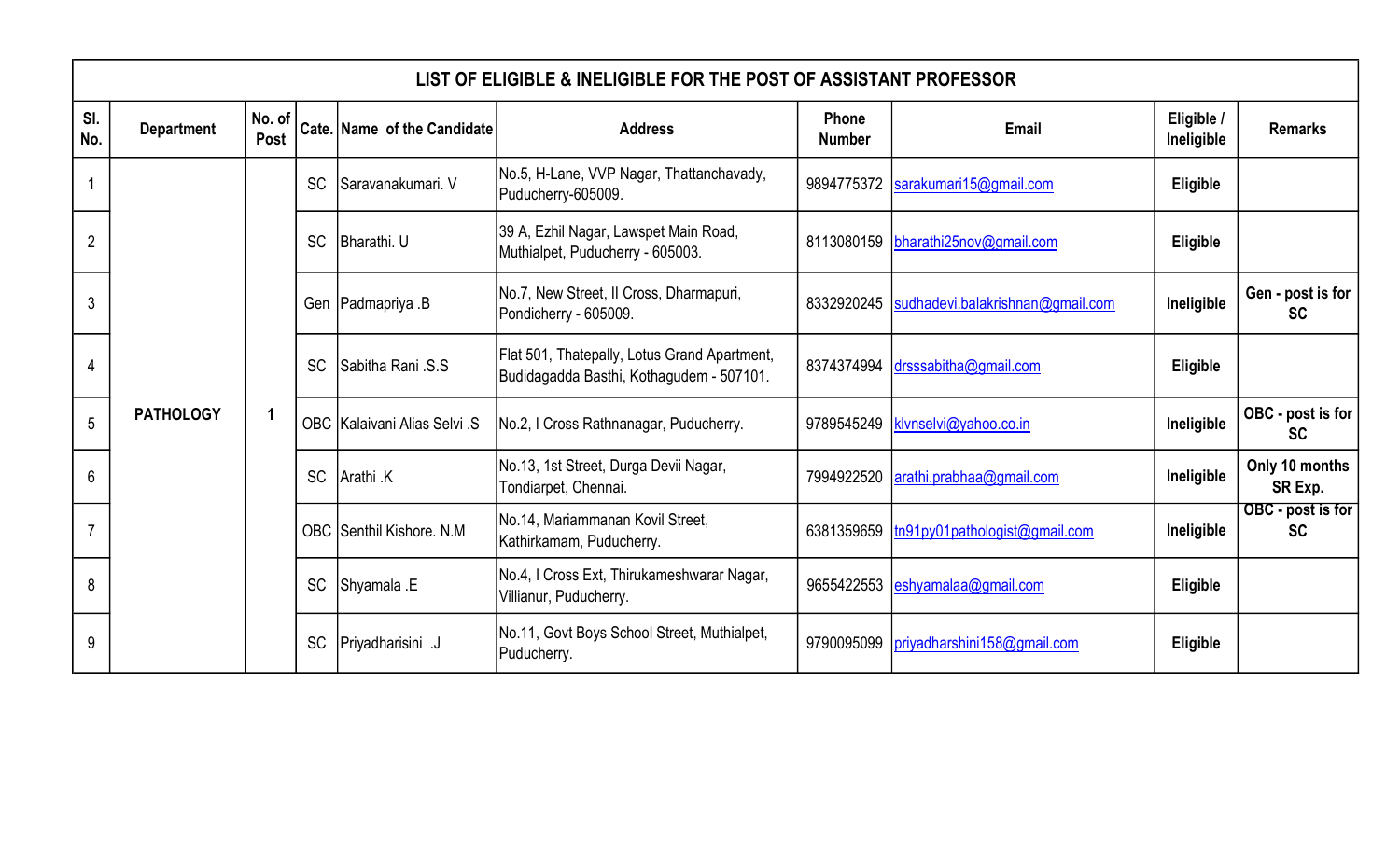|                | LIST OF ELIGIBLE & INELIGIBLE FOR THE POST OF ASSISTANT PROFESSOR |                |           |                             |                                                                                 |                        |                          |                          |                |  |  |  |
|----------------|-------------------------------------------------------------------|----------------|-----------|-----------------------------|---------------------------------------------------------------------------------|------------------------|--------------------------|--------------------------|----------------|--|--|--|
| SI.<br>No.     | <b>Department</b>                                                 | No. of<br>Post |           | Cate. Name of the Candidate | <b>Address</b>                                                                  | Phone<br><b>Number</b> | Email                    | Eligible /<br>Ineligible | <b>Remarks</b> |  |  |  |
|                |                                                                   |                |           | Gen   Lalithambigai. C      | 2A, Staff Quarters, MGMCRI, Pillayarkuppam,<br>Puducherrry-607402.              | 9003851029             | lalli.muthu@gmail.com    | Eligible                 |                |  |  |  |
| $\overline{2}$ |                                                                   |                |           | Gen Samyak Sahu             | 4th Lane, Ayodhya Nagar, Brahmapur, Ganjam,<br>Odisha-760010.                   | 7667246041             | jughead.samyak@gmail.com | Eligible                 |                |  |  |  |
| 3              |                                                                   |                | OBC I     | l Balabaskaran. S           | 4, Aarani Street, Villianur, Pondicherry-605110.                                | 9786726750             | balabaskaran93@gmail.com | Eligible                 |                |  |  |  |
| 4              |                                                                   |                |           | OBC Surendran. V            | 58, Sixth Cross, Dakshnamoorthy Nagar,<br>Sokkanathan pet, Puducherry-605009.   | 8681815555             | doctsuren@gmail.com      | Eligible                 |                |  |  |  |
| 5              | <b>COMMUNITY</b><br><b>MEDICINE</b>                               | $\mathbf{3}$   |           | OBC Karthiga. B             | 24, 3rd, Cross Street, Ragavendra Nagar,<br>Boomiyanpet, Pondicherry - 605005.  | 9597444676             | karthiga209@gmail.com    | Eligible                 |                |  |  |  |
| 6              |                                                                   |                |           | OBC Anandaraj. R            | 8, Middle Street, Kalithirthalkuppam,<br>Madagadipet Post, Puducherry - 605107. | 9003739414             | anand2469@gmail.com      | Eligible                 |                |  |  |  |
|                |                                                                   |                | <b>SC</b> | Prasanna. T                 | 24, Citizen Avenue, Mahaveer Nagar Extn,<br>Lawspet, Puducherry - 605008.       | 9843172412             | drprasanmail@gmail.com   | <b>Eligible</b>          |                |  |  |  |
| 8              |                                                                   |                |           | OBC Seetha Kumari. M        | No.29, Mariamman Koil Street, Solai Nagar,<br>Muthialpet, Puducherry - 605003.  | 9843318730             | manaseetha@gmail.com     | Ineligible               | No exp.        |  |  |  |
| 9              |                                                                   |                |           | OBC Revadi. G               | D6-202, Paras City, E3-Arera Colony, Bhopal,<br>Madhya Pradesh-462016.          | 7708584525             | revadi07081993@gmail.com | Eligible                 |                |  |  |  |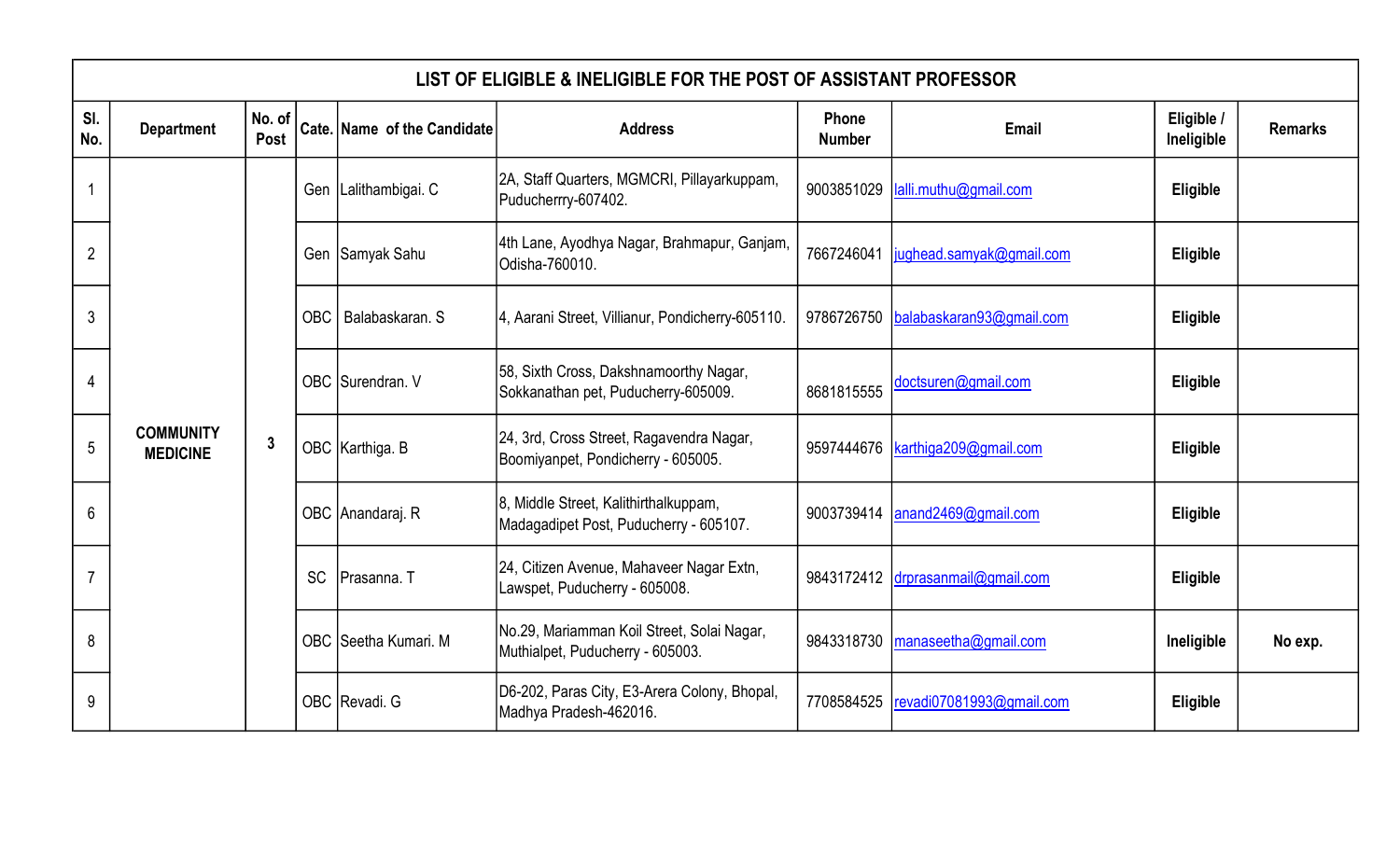|            | LIST OF ELIGIBLE & INELIGIBLE FOR THE POST OF ASSISTANT PROFESSOR |                |  |                             |                                                                                     |                        |                                        |                          |                |  |  |
|------------|-------------------------------------------------------------------|----------------|--|-----------------------------|-------------------------------------------------------------------------------------|------------------------|----------------------------------------|--------------------------|----------------|--|--|
| SI.<br>No. | <b>Department</b>                                                 | No. of<br>Post |  | Cate. Name of the Candidate | <b>Address</b>                                                                      | Phone<br><b>Number</b> | Email                                  | Eligible /<br>Ineligible | <b>Remarks</b> |  |  |
| 10         |                                                                   |                |  | OBC Ramadass. S             | 13, Indira Gandhi Street, Isravel Nagar,<br>Puducherry-605006.                      | 8056914408             | ramadassdoctor@gmail.com               | Eligible                 |                |  |  |
| 11         |                                                                   |                |  | Gen Rajath Rao .U.R         | No.116, Hostel 1 AIIMS, Patna Campus,<br>Phulwari, Sharif, Patna Bihar - 801507.    | 8310696672             | urrr16@gmail.com                       | Eligible                 |                |  |  |
| 12         |                                                                   |                |  | Gen Ramya .S                | MIG-1,11/6 2nd Floor, TNHB Phase 2,<br>Shollinganallur, Chennai-600119.             | 9952831930             | ramyaselvaraj2007@gmail.com            | Eligible                 |                |  |  |
| 13         |                                                                   |                |  | OBC Kalaiselvy A            | No.1, Bahour Main Road, Pinnachikuppam,<br>Puducherry-607402.                       | 8940306754             | kavikrishna1319@gmail.com              | Eligible                 |                |  |  |
| 14         | <b>COMMUNITY</b><br><b>MEDICINE</b>                               |                |  | Gen   Mercy .M              | No.27, 7th Cross Tagore Nagar, Pondicherry-<br>605008.                              | 9487132393             | dr.m.mercy@gmail.com                   | Eligible                 |                |  |  |
| 15         |                                                                   |                |  | OBC Bhuvaneswary .S         | No.36, 2nd Cross Thirumagal Nagar, Velrampet,<br>Pondicherry-605004.                | 8870226662             | drbhuvana31@gmail.com                  | Ineligible               | SR 5 months    |  |  |
| 16         |                                                                   |                |  | Gen Rajalakshmi M           | No.2,4th Cross Street, Sri Moogambigai Nagar,<br>Reddiyarpalayam, Puducherry-605010 |                        | 9043726153 drrajalakshmimahe@gmail.com | Eligible                 |                |  |  |
| 17         |                                                                   |                |  | OBC Arulprasad .R           | No.48, Mariamman Koil Street, Andiyarpalayam,<br>Thavalakuppam, Puducherry-605007.  | 8489154699             | arul.radj92@gmail.com                  | Eligible                 |                |  |  |
| 18         |                                                                   |                |  | Gen Muthathal .S            | No. 11C, Lakshmi Illam, Thoondiyar street,<br>Devakottai, Tamilnadu 630302.         | 8124241726             | muthathal2019@gmail.com                | Eligible                 |                |  |  |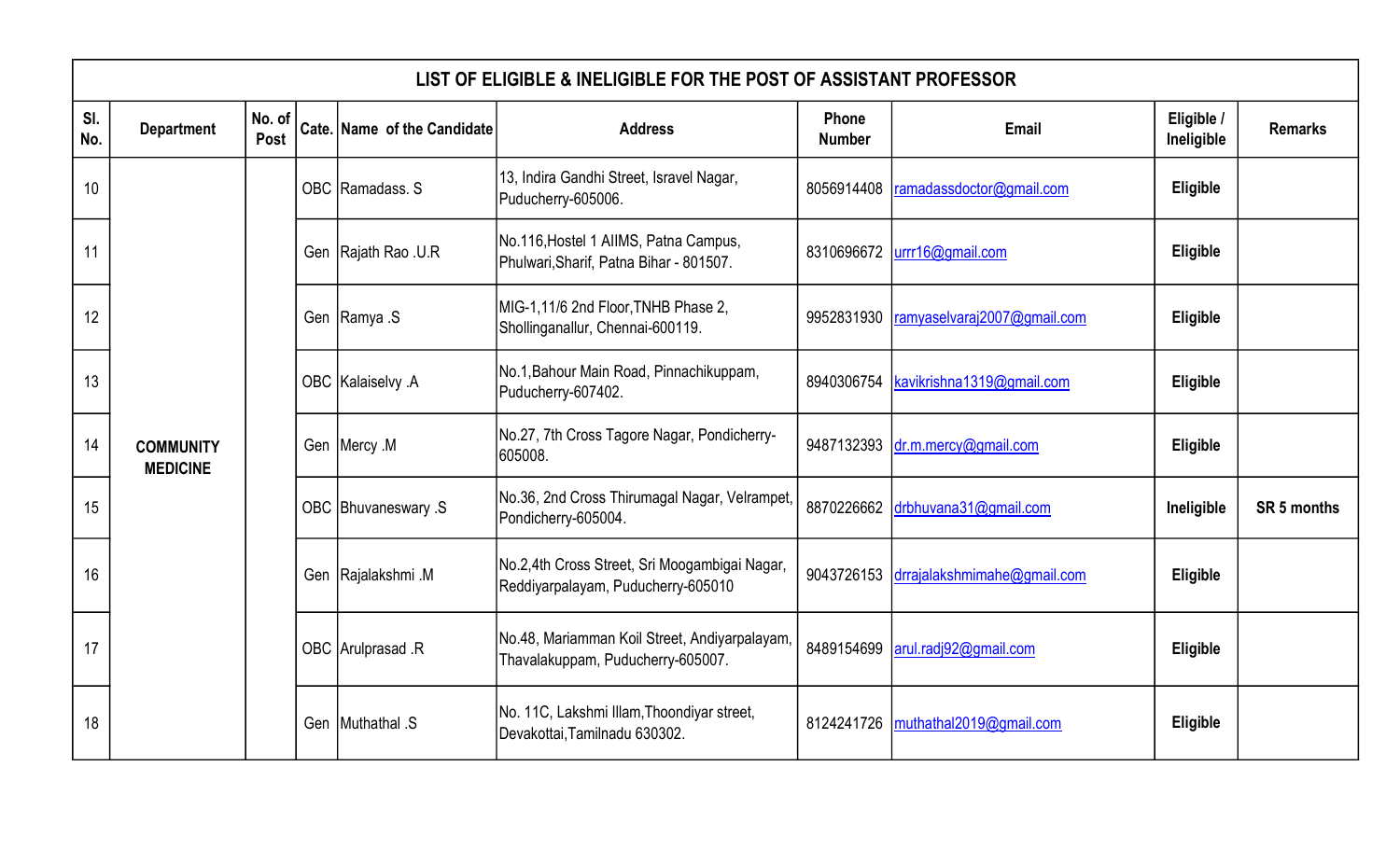|            | LIST OF ELIGIBLE & INELIGIBLE FOR THE POST OF ASSISTANT PROFESSOR |  |  |                                                                                                       |                                                                                 |                        |                                        |                          |                |  |  |  |
|------------|-------------------------------------------------------------------|--|--|-------------------------------------------------------------------------------------------------------|---------------------------------------------------------------------------------|------------------------|----------------------------------------|--------------------------|----------------|--|--|--|
| SI.<br>No. | <b>Department</b>                                                 |  |  | $\begin{array}{c c}  \mathbf{No. of}  \ \hline \mathbf{Co} & \end{array}$ Cate. Name of the Candidate | <b>Address</b>                                                                  | Phone<br><b>Number</b> | Email                                  | Eligible /<br>Ineligible | <b>Remarks</b> |  |  |  |
| 19         |                                                                   |  |  | OBC Senkadhirdasan .D                                                                                 | No. 5, Middle Street, Solai Nagar, Puducherry<br>605003.                        |                        | 9634111102  senkadhirdasan85@gmail.com | Eligible                 |                |  |  |  |
| 20         |                                                                   |  |  | OBC Marie Gilbert Majella                                                                             | No.22, Kondareddy Street, Reddiyarpalyam,<br>Puducherry-605010.                 |                        | 9629584314   gilbert2691@gmail.com     | Eligible                 |                |  |  |  |
| 21         |                                                                   |  |  | OBC Sumedha .K                                                                                        | Plot No.7 & 8 Arul Nagar, Reddiyarpalayam,<br>Puducherry-605010.                |                        | 9600291792  sumedhakesavan@gmail.com   | Eligible                 |                |  |  |  |
| 22         | <b>COMMUNITY</b><br><b>MEDICINE</b>                               |  |  | OBC Deepika .C                                                                                        | No.21, 2nd Cross, Mohan Nagar, Puducherry-<br>605005.                           |                        | 9944636634 drdeepikachandar@gmail.com  | Eligible                 |                |  |  |  |
| 23         |                                                                   |  |  | OBC Bhuvaneswari .N                                                                                   | No.24, 2nd Cross, Pothigai Nagar, Navarkulam<br>Lawspet, Puducherry-605008.     |                        | 9871433015 bhu.fraises@gmail.com       | Eligible                 |                |  |  |  |
| 24         |                                                                   |  |  | OBC Arulmozhi .M                                                                                      | No.10, Roja Street, Annai Theresa Nagar,<br>Saram, Puducherry-605013.           | 9843603271             | drarulmozhim@gmail.com                 | Eligible                 |                |  |  |  |
| 25         |                                                                   |  |  | OBC Arivarasan B                                                                                      | No.H/1 R.R Nagar, KR Nagar Post,<br>Rajapalayam Virudhunagar, Tamilnadu-626117. |                        | 9500912618 drarivarasan26@gmail.com    | Ineligible               | 11 months SR   |  |  |  |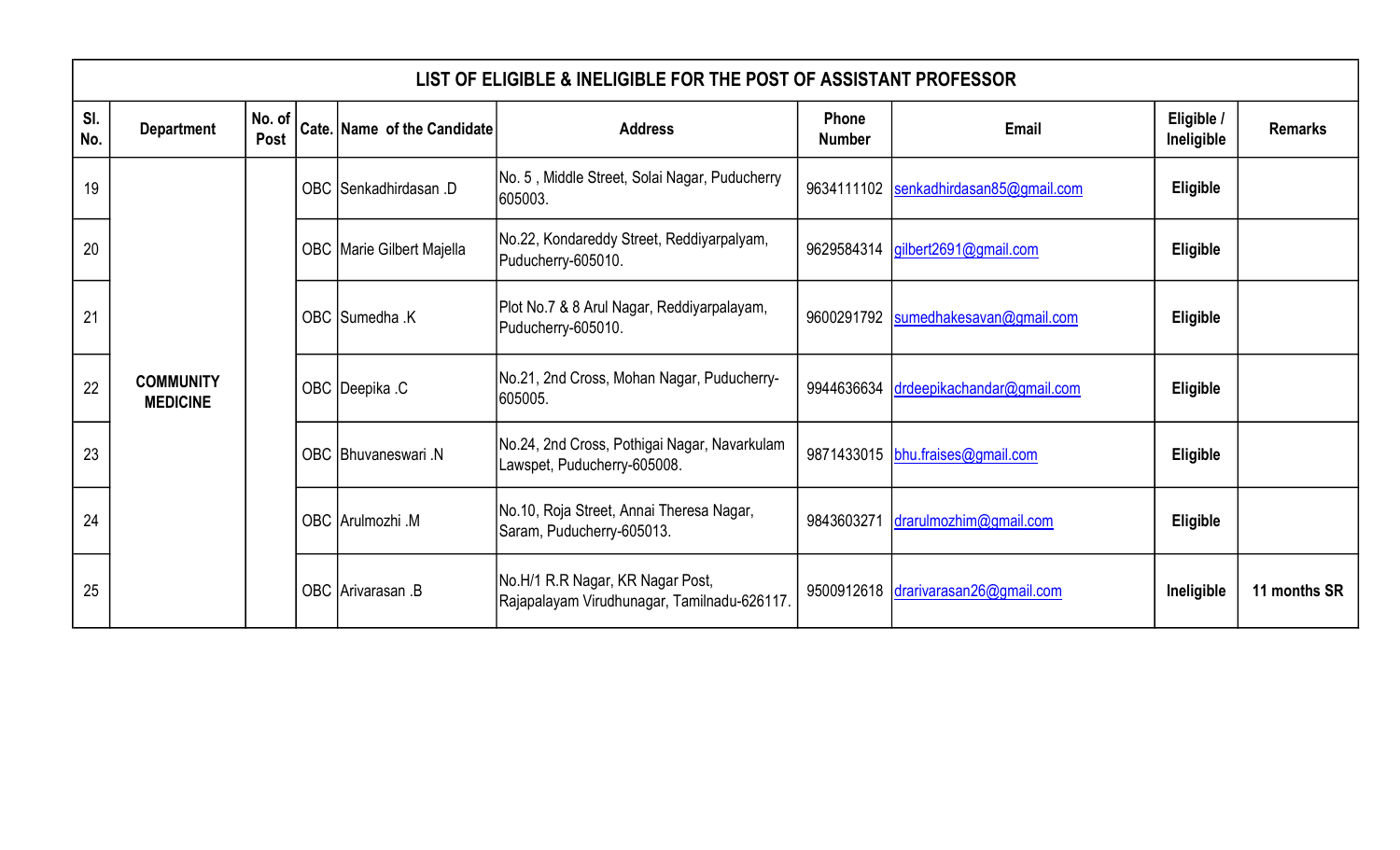|                | LIST OF ELIGIBLE & INELIGIBLE FOR THE POST OF ASSISTANT PROFESSOR |                |     |                             |                                                                                                             |                        |                                             |                          |                |  |  |  |
|----------------|-------------------------------------------------------------------|----------------|-----|-----------------------------|-------------------------------------------------------------------------------------------------------------|------------------------|---------------------------------------------|--------------------------|----------------|--|--|--|
| SI.<br>No.     | <b>Department</b>                                                 | No. of<br>Post |     | Cate. Name of the Candidate | <b>Address</b>                                                                                              | Phone<br><b>Number</b> | Email                                       | Eligible /<br>Ineligible | <b>Remarks</b> |  |  |  |
|                |                                                                   |                |     | Gen Vijaya Prakash. M       | Flat 2B, Sai Ranga, 15/7, 6th Cross Street,<br>Trustpuram, Kodambakkam, Chennai,<br>Tamilnadu - 600024.     |                        | 9941225130   vijayaprakash.madesh@gmail.com | Eligible                 |                |  |  |  |
| $\overline{2}$ |                                                                   |                |     | Gen Darshana Verma          | 59, Indira Nagar, Opp JIPMER, Gorimedu,<br>Dhanvantry Nagar, Puducherry-605006.                             |                        | 9009662518 drdarshana8@gmail.com            | Eligible                 |                |  |  |  |
| 3              |                                                                   |                |     | OBC Lakshmi Priya .G        | No.4, Ist Main Road, John Paul Nagar,<br>Puducherry                                                         |                        | 8618054570 prithulakshmi1792@gmail.com      | Eligible                 |                |  |  |  |
| 4              | <b>GENERAL</b>                                                    | $\overline{2}$ | Gen | Glennys Carvalho .P         | No.61A, Beatitude Apts. Block A Flat 6, 3rd<br>Floor, Selvaraj Chettiar Street, Vaithikuppam,<br>Puducherry | 7381103161             | $c$ .glennys@gmail.com                      | Eligible                 |                |  |  |  |
| 5              | <b>MEDICINE</b>                                                   |                |     | OBC Hariprasad .S           | 28A Second Cross, Thiruvika Nagar,<br>Mudaliyarpet, Puducherry - 605004.                                    |                        | 9789505636 drharisengalvarayan@gmail.com    | Eligible                 |                |  |  |  |
| 6              |                                                                   |                |     | Gen Anand Kumar .C          | 121/d, New No.180, East Street, Irur, Alathur<br>T.K, Perambalur Dist, Tamilnadu                            |                        | 9145267195 dranandkumarc@gmail.com          | Eligible                 |                |  |  |  |
|                |                                                                   |                |     | Gen Sindhu P                | 72, Mariamman Koil Street, Solai Nagar,<br>Muthialpet, Puducherry                                           |                        | 9487850413 sindhupandiyan@yahoo.com         | Eligible                 |                |  |  |  |
| 8              |                                                                   |                |     | OBC Kavitha .R              | No.9, 23rd Cross, Avvai Nagar, Lawspet post,<br>Puducherry                                                  |                        | 9944283226 krkaviram@gmail.com              | Eligible                 |                |  |  |  |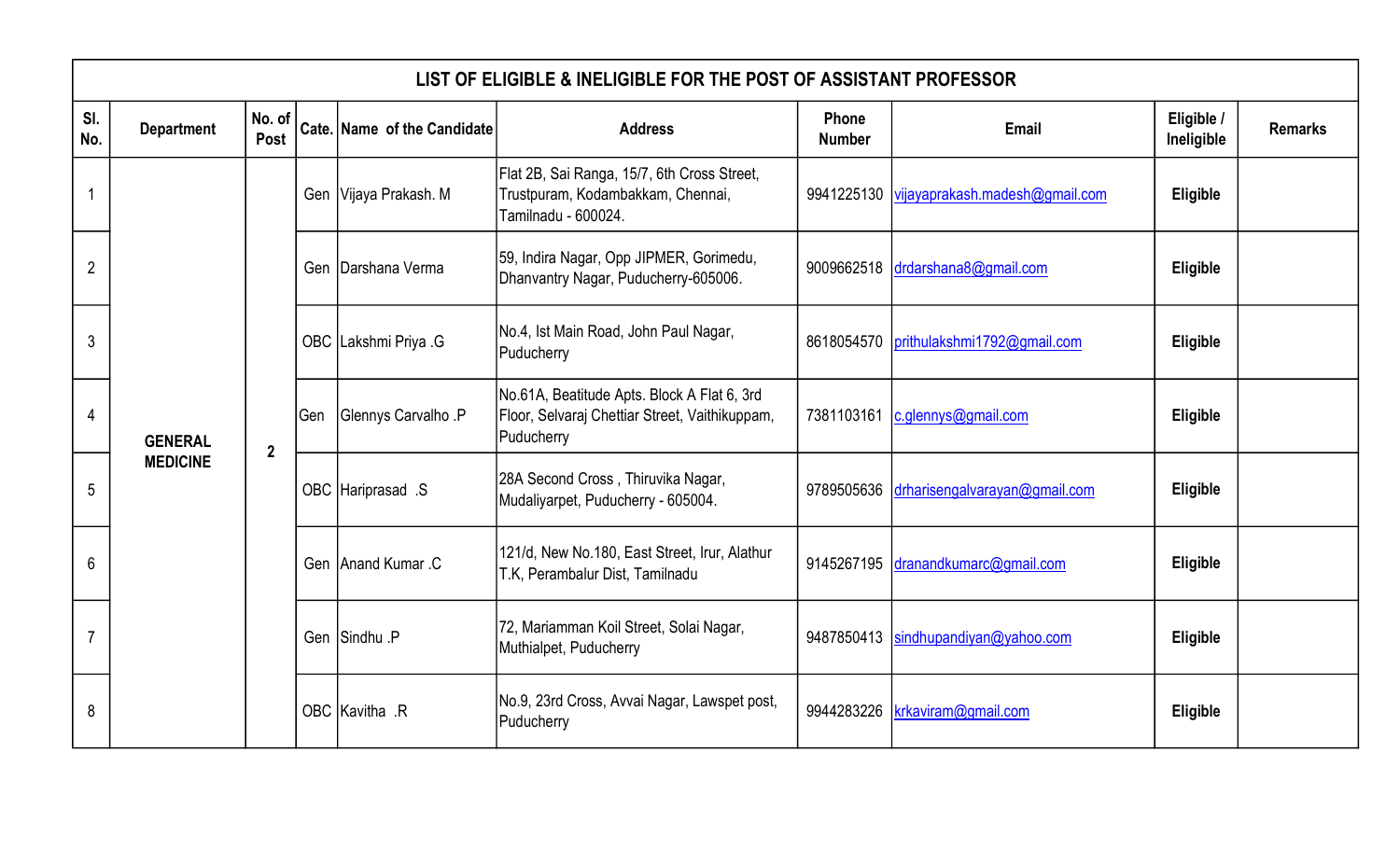|                | LIST OF ELIGIBLE & INELIGIBLE FOR THE POST OF ASSISTANT PROFESSOR |                    |           |                             |                                                                                                    |                               |                                       |                          |                                       |  |  |  |  |  |
|----------------|-------------------------------------------------------------------|--------------------|-----------|-----------------------------|----------------------------------------------------------------------------------------------------|-------------------------------|---------------------------------------|--------------------------|---------------------------------------|--|--|--|--|--|
| SI.<br>No.     | <b>Department</b>                                                 | No. of $ $<br>Post |           | Cate. Name of the Candidate | <b>Address</b>                                                                                     | <b>Phone</b><br><b>Number</b> | Email                                 | Eligible /<br>Ineligible | <b>Remarks</b>                        |  |  |  |  |  |
|                |                                                                   |                    | <b>SC</b> | Bruntha Priyavathani. J     | 36, Rajavijayam Avenue, Motilal Nagar, 4th<br>Cross Extension, Moolakulam, Puducherry -<br>605010. |                               | 9003545089 priyavathani25@gmail.com   | Eligible                 |                                       |  |  |  |  |  |
| $\overline{2}$ | <b>PAEDIATRICS</b>                                                | $\overline{2}$     | Gen       | Kaviarasan .L               | [29, Second Cross Street, Balamurugan Nagar,<br>Embalam, Puducherry - 605106.                      |                               | 8608348633   I.kaviarasan93@gmail.com | Ineligible               | <b>SR-8 months</b><br>experience only |  |  |  |  |  |
|                |                                                                   |                    |           | EWS Jesintha Devi .M        | 6/25, Thulasi Ngapillai Street, Vadivel Nagar,<br>Sankaranpalayam, Vellore - 632001.               |                               | 9442468692 mjesinthadevi@gmail.com    | Eligible                 |                                       |  |  |  |  |  |
| 4              |                                                                   |                    | <b>SC</b> | Dhayalini. R.K              | C 405, Sreenivasa Towers, Ajees Nagar,<br>Reddiarpalayam, Puducherry - 605010.                     | 9042320571                    | dhayaliniraj $22$ @gmail.com          | Eligible                 |                                       |  |  |  |  |  |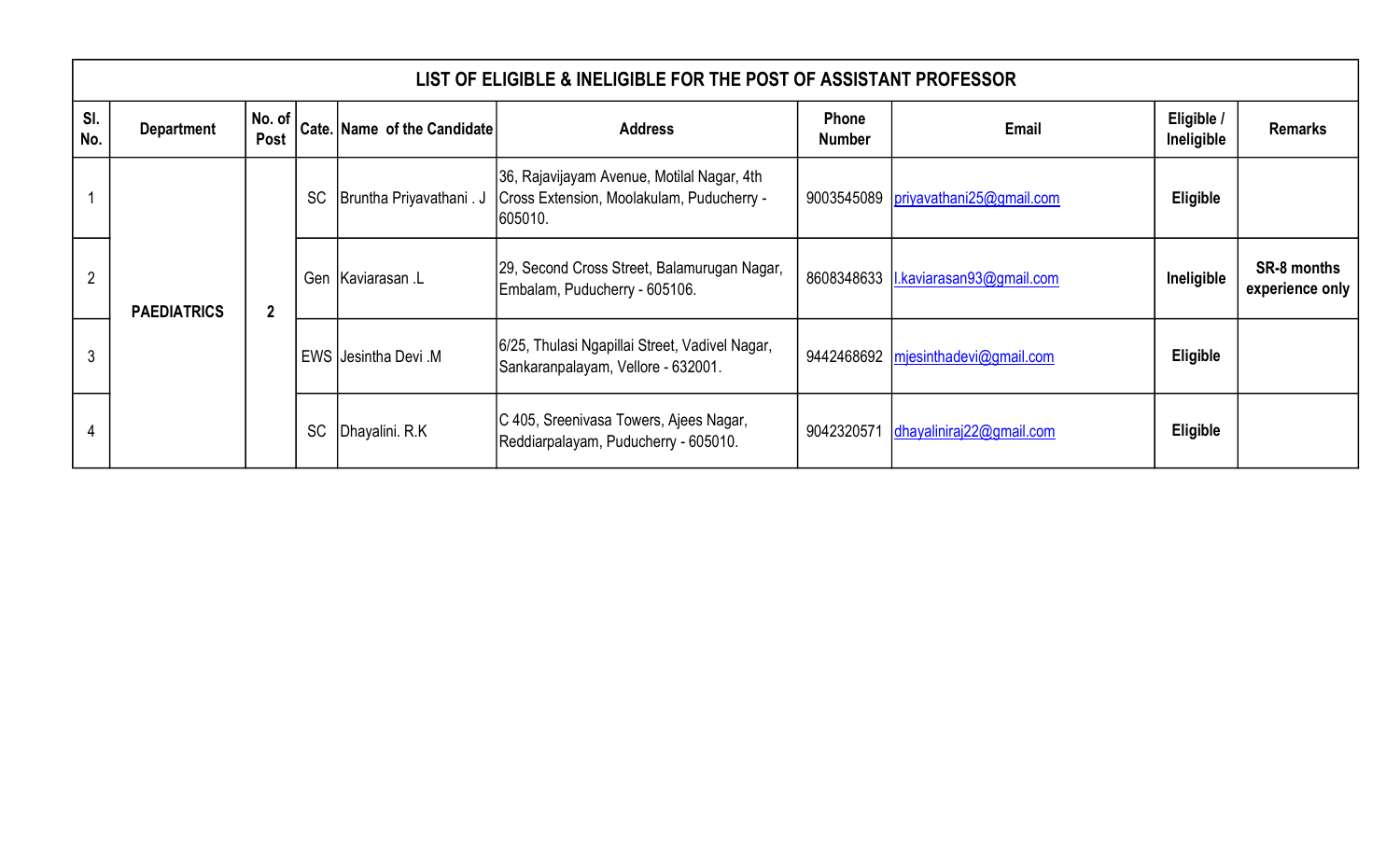|                | LIST OF ELIGIBLE & INELIGIBLE FOR THE POST OF ASSISTANT PROFESSOR |                |           |                                   |                                                                              |                               |                                      |                          |                                                                        |  |  |  |  |
|----------------|-------------------------------------------------------------------|----------------|-----------|-----------------------------------|------------------------------------------------------------------------------|-------------------------------|--------------------------------------|--------------------------|------------------------------------------------------------------------|--|--|--|--|
| SI.<br>No.     | <b>Department</b>                                                 | No. of<br>Post |           | Cate. Name of the Candidate       | <b>Address</b>                                                               | <b>Phone</b><br><b>Number</b> | <b>Email</b>                         | Eligible /<br>Ineligible | <b>Remarks</b>                                                         |  |  |  |  |
|                |                                                                   |                |           | Gen Kalaiyarasan K                | 35,36, 3rd Cross, Aravindar Nagar,<br>Murungapakkam, Puducherry-605004.      |                               | $9718020140$ kalai $3232@$ gmail.com | Eligible                 |                                                                        |  |  |  |  |
| $\overline{2}$ |                                                                   |                |           | OBC Mahendran .C.S                | Sankari House, Near SNDP Hall, Gandhi Nagar,<br>Kochi - 682017.              |                               | 8754434717   mahendrandoc@gmail.com  | Eligible                 |                                                                        |  |  |  |  |
| 3              |                                                                   |                |           | OBC Santhiya .R                   | No.45, Rodier Mill Street, Mudaliarpet,<br>Puducherry - 605004.              | 9994031947                    | santhiyaramachandar@gmail.com        | Eligible                 |                                                                        |  |  |  |  |
| 4              | TB&CD                                                             | -1             |           | <b>OBC</b> Antonious Maria Selvam | No.137, Yanam Vengadas, Alam Pillai Street,<br>Puducherry - 605001.          |                               | 9894336412 bonhomme117@gmail.com     | Ineligible               | No Exp.<br>Certificate/<br><b>Salary Slip</b>                          |  |  |  |  |
| 5              |                                                                   |                | <b>SC</b> | Loknath .B                        | No.42, 4th Cross, Thilagar Nagar, Puducherry -<br>605009.                    |                               | 9600857103 drloknathpims@gmail.com   | Eligible                 |                                                                        |  |  |  |  |
| 6              |                                                                   |                |           | Gen Vignesh . K                   | 6, III Cross, Sri Moogambigai Nagar,<br>Reddiarpalayam, Puducherry - 605010. | 7200656274                    | vigneshk104@gmail.com                | Ineligible               | 11 months SR<br>exp.only<br>certificate                                |  |  |  |  |
| $\overline{7}$ |                                                                   |                |           | Gen Sridhar .R                    | 5, North Street, Ilayangudy, Thirunalar Via,<br>Karaikal - 609607.           | 9488609387                    | dr.sridhar.ily@gmail.com             | Ineligible               | available<br>11 months SR<br>(only<br>appointment<br>order. No Joinina |  |  |  |  |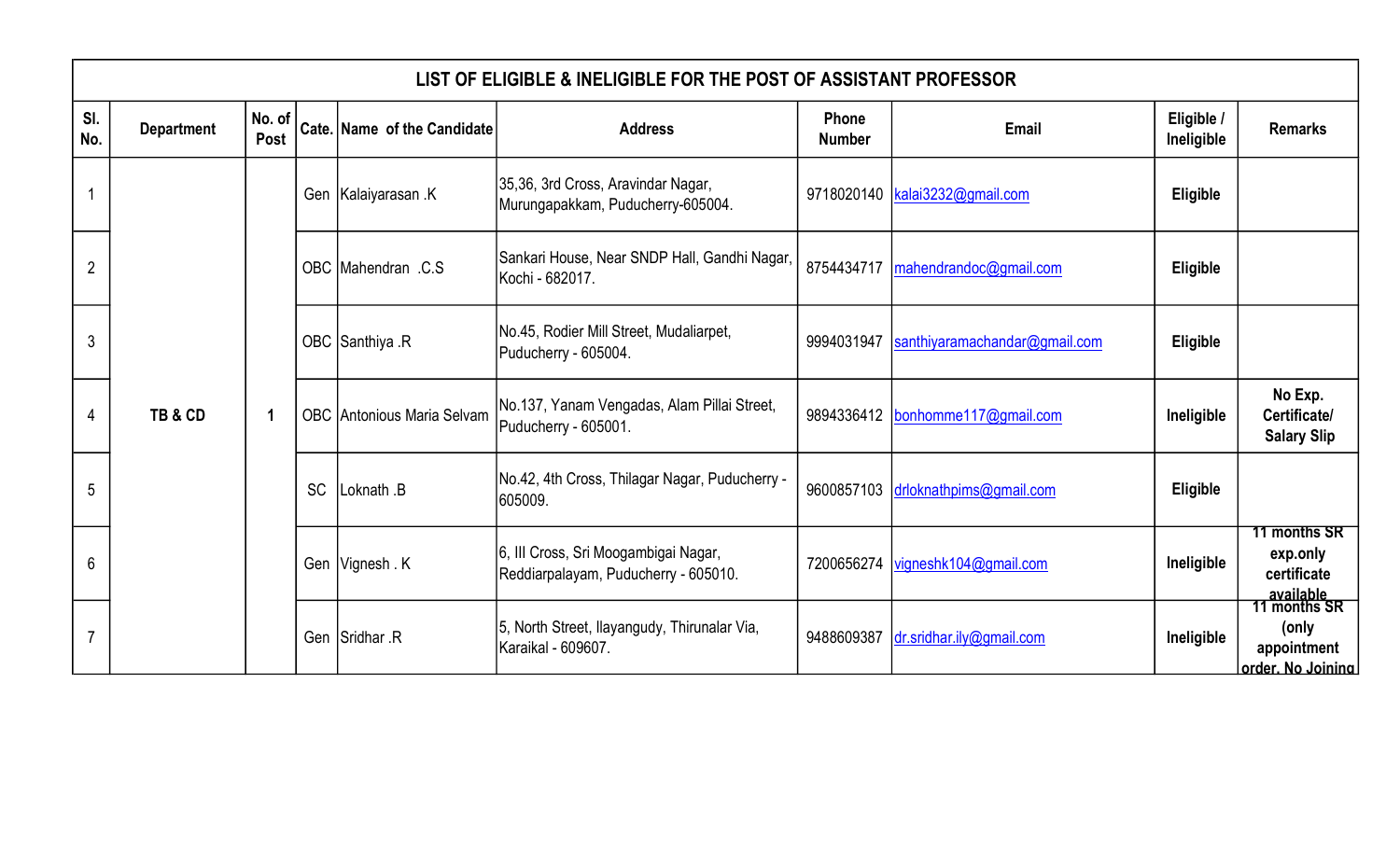|                 | LIST OF ELIGIBLE & INELIGIBLE FOR THE POST OF ASSISTANT PROFESSOR |                      |  |                             |                                                                                                          |                        |                                              |                          |                                                                               |  |  |  |
|-----------------|-------------------------------------------------------------------|----------------------|--|-----------------------------|----------------------------------------------------------------------------------------------------------|------------------------|----------------------------------------------|--------------------------|-------------------------------------------------------------------------------|--|--|--|
| SI.<br>No.      | <b>Department</b>                                                 | No. of<br>Post       |  | Cate. Name of the Candidate | <b>Address</b>                                                                                           | Phone<br><b>Number</b> | <b>Email</b>                                 | Eligible /<br>Ineligible | <b>Remarks</b>                                                                |  |  |  |
|                 |                                                                   |                      |  | Gen   Logamoorthy. R        | D/10, Middle Street, Kombakkam, Othiampet<br>Post, Puducherry-605110.                                    | 9629033785             | logamoorthy.r@gmail.com                      | Eligible                 |                                                                               |  |  |  |
| $\overline{2}$  |                                                                   |                      |  | Gen Vijayasankar. P         | PSRV Illam, 14, Bharathiyar Street (Main),<br>Vasantha Nagar, Villianur P.O, Puducherry - UT-<br>605110. |                        | 9442567116 vijayasankarpalaniappan@gmail.com | Eligible                 |                                                                               |  |  |  |
| $\mathfrak{Z}$  |                                                                   |                      |  | OBC Kanmani Indra. C        | No.52, Debassenpet street, Muthialpet,<br>Puducherry - 605003.                                           | 9940975799             | indra1992@gmail.com                          | Eligible                 |                                                                               |  |  |  |
| 4               |                                                                   |                      |  | Gen Vinupriya. S            | 52, Appaji Colony, Banker's Colony, Cheran Ma<br>Nagar, Coimbatore - 641035.                             | 9952488342             | vinu1206@hotmail.com                         | Eligible                 |                                                                               |  |  |  |
| $\sqrt{5}$      | <b>DERMATOLOGY</b>                                                | $\blacktriangleleft$ |  | Gen Remya Raj .R            | Type-VB8 Jipmer Campus, Dhanvanthari Nagar,<br>Pondicherry.                                              | 9489148228             | drremyarajr@gmail.com                        | Eligible                 |                                                                               |  |  |  |
| $6\phantom{1}6$ |                                                                   |                      |  | Gen Jude Ernest Dillep . A  | 17, Mullai Street, Annai Theresa Nagar, New<br>Saram, Puducherry - 605013.                               | 9159930448             | judegenext@gmail.com                         | Eligible                 |                                                                               |  |  |  |
| $\overline{7}$  |                                                                   |                      |  | SC   Kavivendhan Djea .R    | 7, Chettykulam street,<br>2nd Cross Thiruvalluvar Nagar, Muthialpet,<br>Puducherry - 605003.             |                        | 8148884232 djeakavi@gmail.com                | Eligible                 |                                                                               |  |  |  |
| 8               |                                                                   |                      |  | OBC Manobalan .K            | No.3, A-Block. Sreenivasa Towers, Azeez<br>Nagar, Reddiyarpalayam, Puducherry.                           | 9488351988             | drmanobalank@gmail.com                       | Eligible                 |                                                                               |  |  |  |
| 9               |                                                                   |                      |  | Gen Meena . S               | KJ Hospital 11-A, Nedumaran Nagar.<br>Dharmapuri - 636701.                                               | 8072343034             | meenasankar90@gmail.com                      | Ineligible               | <b>Only Tutor</b><br>experience and<br><b>NOC</b> certificate<br>not attached |  |  |  |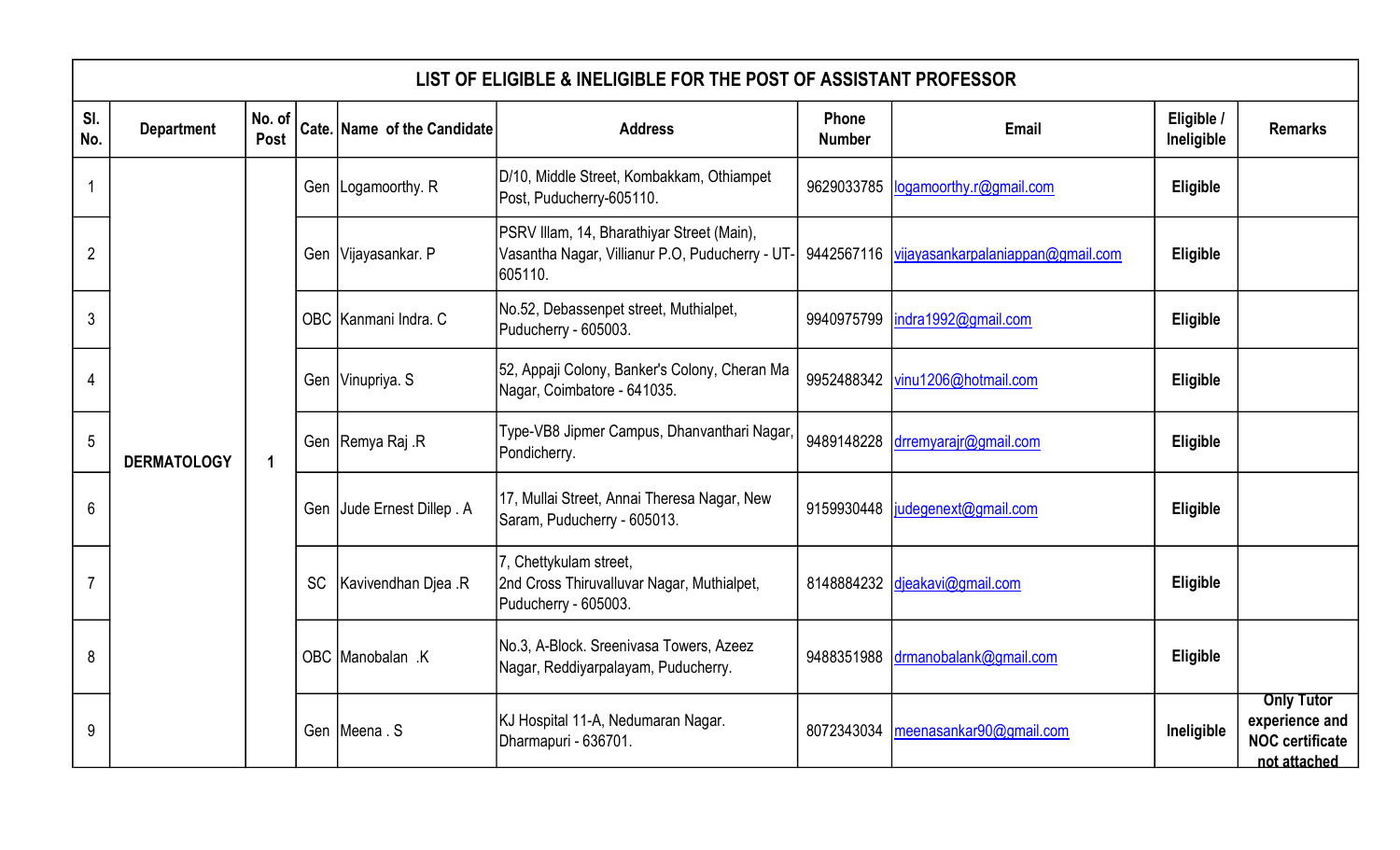|                | LIST OF ELIGIBLE & INELIGIBLE FOR THE POST OF ASSISTANT PROFESSOR |                    |            |                                   |                                                                                    |                        |                                  |                          |                                                         |  |  |  |  |
|----------------|-------------------------------------------------------------------|--------------------|------------|-----------------------------------|------------------------------------------------------------------------------------|------------------------|----------------------------------|--------------------------|---------------------------------------------------------|--|--|--|--|
| SI.<br>No.     | <b>Department</b>                                                 | No. of $ $<br>Post |            | Cate. Name of the Candidate       | <b>Address</b>                                                                     | Phone<br><b>Number</b> | Email                            | Eligible /<br>Ineligible | <b>Remarks</b>                                          |  |  |  |  |
|                |                                                                   |                    |            | OBC Thenmozhi. L                  | 15, 24th 2nd Cross Street, J.B Estate, Avadi,<br>Chennai, Tamilnadu - 600054       |                        | 9791081733 dr.then16@gmail.com   | <b>Eligible</b>          |                                                         |  |  |  |  |
| $\overline{2}$ |                                                                   |                    |            | Gen Mathan. K                     | 10, Roja Street, Annai Theresa Nagar, Saram,<br>Pondicherry - 605013.              |                        | 8940522998 drmathanmd@gmail.com  | Eligible                 |                                                         |  |  |  |  |
| 3              |                                                                   |                    |            | OBC Subathra. B                   | 57, Perumal Kovil Street, Rajbhavan,<br>Puducherry-605001.                         | 9786498381             | subathra0608@gmail.com           | Eligible                 |                                                         |  |  |  |  |
| 4              | <b>PSYCHIATRY</b>                                                 | -1                 | Gen        | Souganyadevi Alias<br>Mahalakshmi | 58, A Kamban Street, RK Nagar, Ariyankuppam,<br>Pondicherry - 605007.              |                        | 9626499710   vsouganya@gmail.com | Ineligible               | Exp. Certificate/<br><b>Salary Slip not</b><br>attached |  |  |  |  |
| 5              |                                                                   |                    |            | Gen Avin. M                       | Plot No.45 & 46, 2nd Cross Gnanapragassam<br>Nagar, Puducherry - 605008.           | 9486535151             | avinniva87@gmail.com             | Eligible                 |                                                         |  |  |  |  |
| 6              |                                                                   |                    | <b>OBC</b> | Dhamodhara Pandian<br>.S.M        | 03/477, Pandian Nagar, O. Mettupatti Sattur,<br>Virudhu Nagar, Tamilnadu - 626203. |                        | 9994820616  smdhmp@gmail.com     | Ineligible               | SR Ship 8<br>months                                     |  |  |  |  |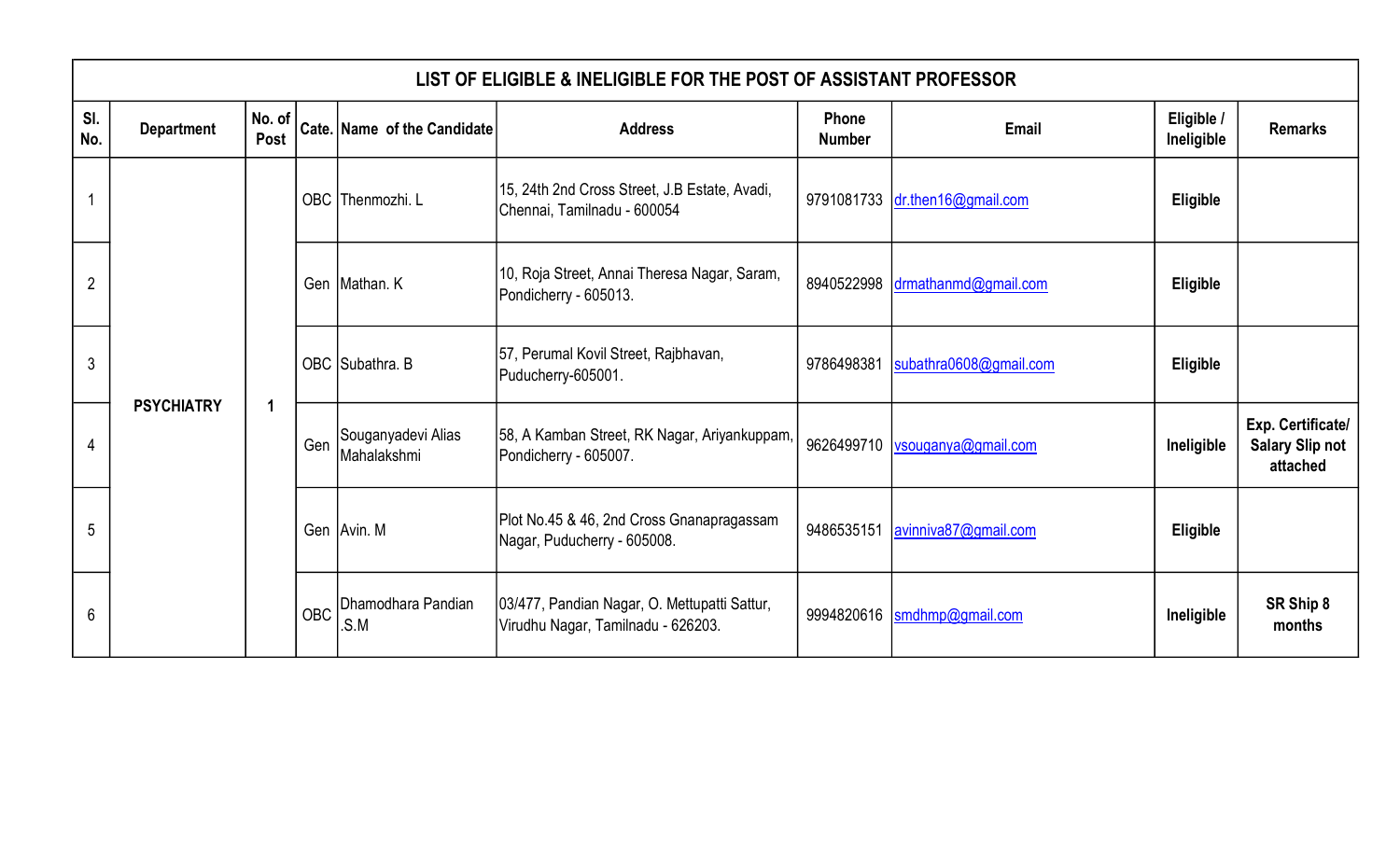|            | LIST OF ELIGIBLE & INELIGIBLE FOR THE POST OF ASSISTANT PROFESSOR |                |           |                             |                                                                                         |                        |                                                 |                          |                            |  |  |  |  |
|------------|-------------------------------------------------------------------|----------------|-----------|-----------------------------|-----------------------------------------------------------------------------------------|------------------------|-------------------------------------------------|--------------------------|----------------------------|--|--|--|--|
| SI.<br>No. | <b>Department</b>                                                 | No. of<br>Post |           | Cate. Name of the Candidate | <b>Address</b>                                                                          | Phone<br><b>Number</b> | Email                                           | Eligible /<br>Ineligible | <b>Remarks</b>             |  |  |  |  |
| 7          |                                                                   |                |           | Gen Ueyaprakash J           | 1-B, Doctors Colony, Dr. Radhakrishanan Road,<br>Gandhipuram, Coimbatore - 641012.      |                        | 9994611829 drijevaprakash@gmail.com             | <b>Eligible</b>          |                            |  |  |  |  |
| 8          |                                                                   |                |           | Gen Monisha .S              | [28/39, Vembuli Subedar Street, Alandur,<br>Chennai.                                    |                        | 9445419396   monisha.lathan@gmail.com           | Eligible                 |                            |  |  |  |  |
| 9          |                                                                   |                |           | Gen Abdul Faheem .A.H       | 13, Mariamman Koil Street, Reddiarpalayam,<br>Puducherry.                               | 9751830546             | afaheemah@gmail.com                             | Ineligible               | 6 months SR<br><b>Ship</b> |  |  |  |  |
| 10         | <b>PSYCHIATRY</b>                                                 |                |           | Gen Subashree .K            | No.27, S-3, Preethi Apartments, Vinayar Koil<br>Street, Thilaspet, Puducherry - 605009. | 8754795289             | ks.subashree@gmail.com                          | Ineligible               | 11 months SR               |  |  |  |  |
| 11         |                                                                   |                | <b>SC</b> | <b>Karthick S</b>           | No.3, Second Main Road, Kurinji Nagar,<br>Lawspet, Puducherry                           |                        | 9840646828 drkarthick.psy@gmail.com             | Eligible                 |                            |  |  |  |  |
| 12         |                                                                   |                |           | OBC Vigneshvar .C           | 169, Pointcare Street, Karamanikuppam,<br>Puducherry                                    |                        | 9790573498   vigneshvarchandrasekaran@gmail.com | <b>Eligible</b>          |                            |  |  |  |  |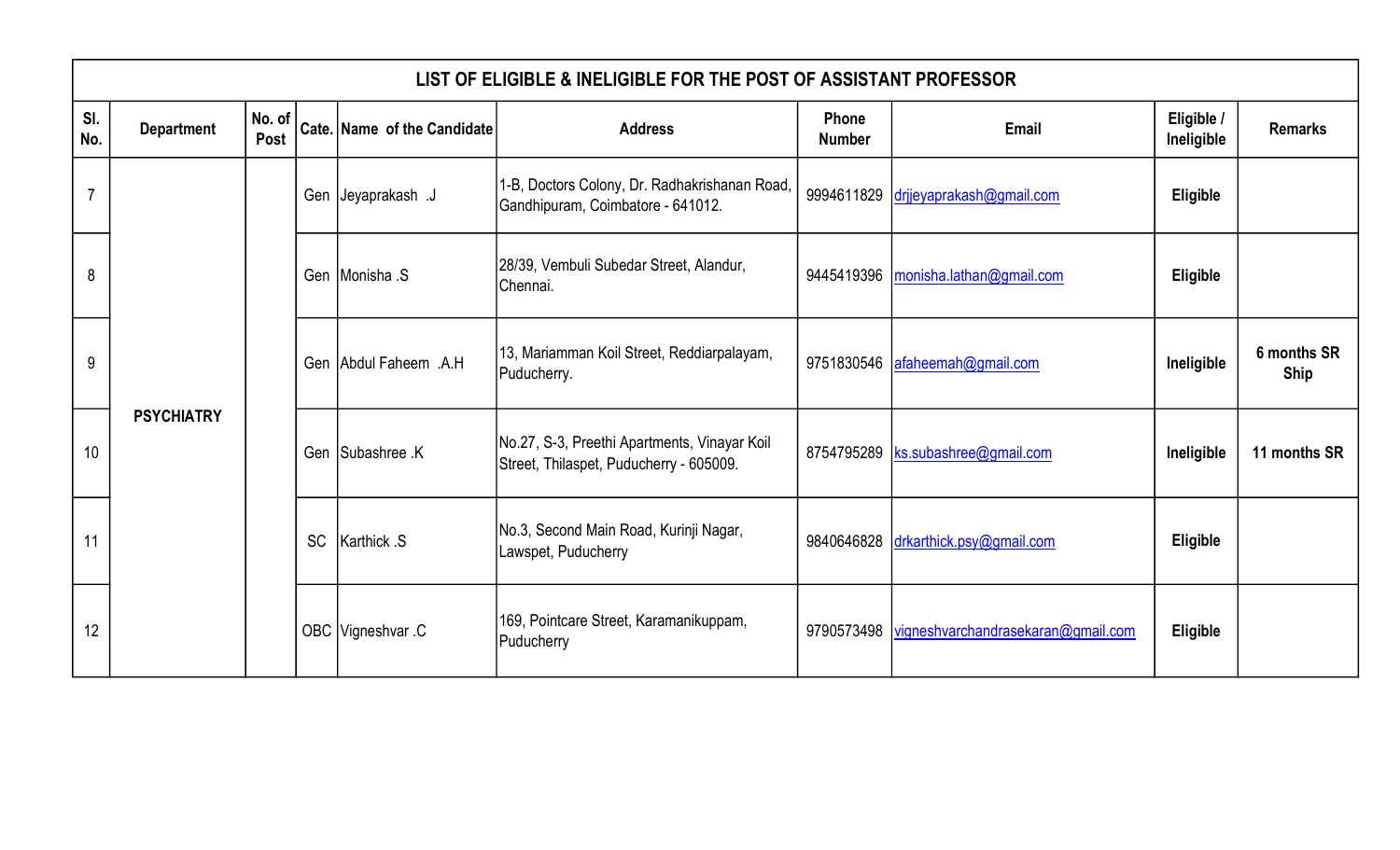|                | LIST OF ELIGIBLE & INELIGIBLE FOR THE POST OF ASSISTANT PROFESSOR |                         |           |                             |                                                                                     |                        |                                   |                          |                                |  |  |
|----------------|-------------------------------------------------------------------|-------------------------|-----------|-----------------------------|-------------------------------------------------------------------------------------|------------------------|-----------------------------------|--------------------------|--------------------------------|--|--|
| SI.<br>No.     | <b>Department</b>                                                 | No. of<br>Post          |           | Cate. Name of the Candidate | <b>Address</b>                                                                      | Phone<br><b>Number</b> | Email                             | Eligible /<br>Ineligible | <b>Remarks</b>                 |  |  |
|                |                                                                   |                         | <b>SC</b> | Mithun Chakkaravarthi.      | No.4/5, 7th Cross, Ambal Nagar,<br>Koundarpalayam, Puducherry - 605009.             | 9952793317             | mithun.chakkaravarthy04@gmail.com | Ineligible               | 9 months only<br><b>SR</b>     |  |  |
| $\overline{2}$ |                                                                   |                         | <b>SC</b> | Sathishkumar. L             | 18, Main Road, Melparickal pet, Bahour Post,<br>Puducherry-607402.                  | 8056401561             | sathish11024@gmail.com            | Eligible                 |                                |  |  |
| 3              |                                                                   |                         | <b>SC</b> | Jawahar .K                  | No.50, Maraimalai Nagar, Velrampet,<br>Puducherry - 605004.                         | 9486075693             | kajay.darkknight@gmail.com        | Eligible                 |                                |  |  |
| 4              |                                                                   |                         | <b>SC</b> | Radha Krishna V             | 6-1-006, Subhadra Nagar, Yanam, Puducherry -<br>533464.                             | 9566917996             | radhakrishana510@gmail.com        | Eligible                 |                                |  |  |
| 5              | <b>GENERAL</b><br><b>SURGERY</b>                                  | $\overline{\mathbf{1}}$ | <b>SC</b> | Arulselvan A                | No.17, Priyadashini Street, Sri Moogambigai<br>nagar, Reddiarpalayam, Puducherry.   | 8072626624             | arulselvan975@gmail.com           | Eligible                 |                                |  |  |
| 6              |                                                                   |                         | <b>SC</b> | Rajesh Amal Praveen .J      | 56, Second Cross, Venkateshwara Nagar,<br>Navarkulam, Lawspet, Puducherry - 605008. | 6379559239             | versta 3500@yahoo.in              | Eligible                 |                                |  |  |
|                |                                                                   |                         |           | OBC Vaithiswaran .A         | Ist Cross Nanamedu, Edyarpalayam,<br>Poornankuppam Post, Puducherry - 605007.       | 8110843794             | vaithy100@gmail.com               | Ineligible               | OBC - post is for<br><b>SC</b> |  |  |
| 8              |                                                                   |                         |           | Gen Vigneshwaran .B         | 24, Second Cross, Podhigai Nagar, Navarkulam,<br>Lawspet, Puducherry                | 9717786671             | drvicky89@gmail.com               | Ineligible               | Gen - Post os for<br><b>SC</b> |  |  |
| 9              |                                                                   |                         | <b>SC</b> | Prabhu .G                   | No.11, Third Floor, Block -II, SLIMS Quarters,<br>Osudu, Villianur, Puducherry      | 9787422020             | prabhu.surgeon@gmail.com          | Eligible                 |                                |  |  |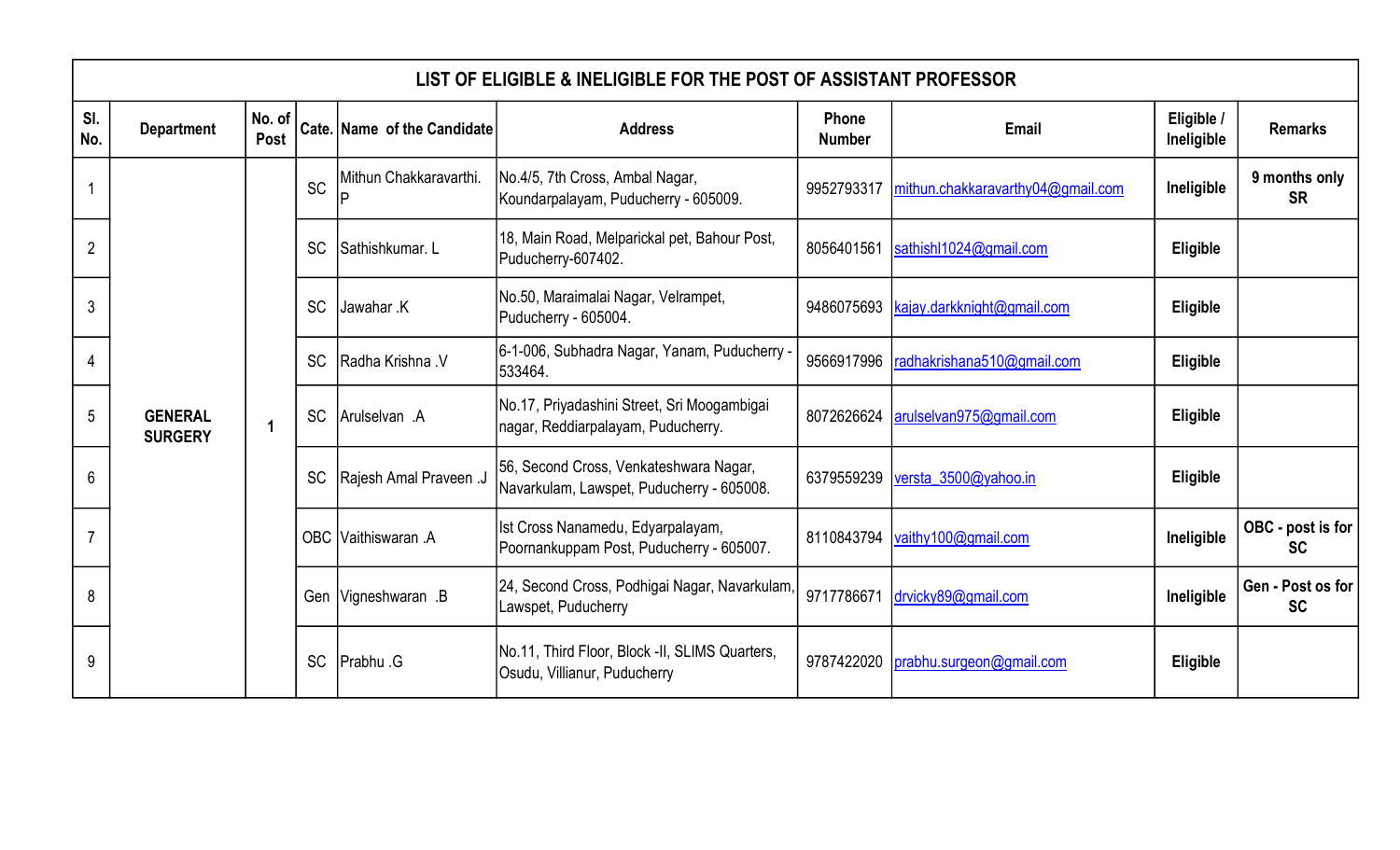|                | LIST OF ELIGIBLE & INELIGIBLE FOR THE POST OF ASSISTANT PROFESSOR |                |           |                              |                                                                                               |                                                                                    |                               |                          |                                          |  |  |  |
|----------------|-------------------------------------------------------------------|----------------|-----------|------------------------------|-----------------------------------------------------------------------------------------------|------------------------------------------------------------------------------------|-------------------------------|--------------------------|------------------------------------------|--|--|--|
| SI.<br>No.     | <b>Department</b>                                                 | No. of<br>Post |           | Cate. Name of the Candidate  | <b>Address</b>                                                                                | Phone<br><b>Number</b>                                                             | Email                         | Eligible /<br>Ineligible | <b>Remarks</b>                           |  |  |  |
|                |                                                                   |                |           | Gen Sushma Chandrashekar     | 21, 4th Cross (Extn), Mothilal Nagar, Marie<br>Oulgret, Molakulam, Puducherry - 605009.       | 9611989627                                                                         | sush9763@gmail.com            | Eligible                 |                                          |  |  |  |
| $\overline{2}$ |                                                                   |                |           | Gen Udayakumar .D            | No.15, First Cross, Murugan Koil Backside,<br>Periyar Nagar, Nellithope, Puducherry - 605005. | 7094713654                                                                         | udayakumard33@gmail.com       | Ineligible               | No Exp.<br>Certificate - 10<br>months SR |  |  |  |
| 3              |                                                                   |                | <b>SC</b> | <b>Balaji</b> .S             | 37, First Cross Street, Tagore Nagar, Lawspet,<br>Puducherry - 8                              | 9566636660                                                                         | doctorbalaji06@gmail.com      | Eligible                 |                                          |  |  |  |
| 4              |                                                                   |                |           | Gen Sasikumar K              | 2, 1st Floor, SBI Colony Main Road, E.P<br>Chavady, Puducherry.                               | 9943414545                                                                         | sasikumarjkaygroups@gmail.com | Eligible                 |                                          |  |  |  |
| $\overline{5}$ | <b>ORTHOPAEDICS</b>                                               | $\overline{2}$ |           | Gen Probin Joseph            | Plot No.10/11, Natesan Street, Anandha Nagar,<br>Kathirkaman, Pondicherry                     | 8861280430                                                                         | drprobinjoseph@gmail.com      | Eligible                 |                                          |  |  |  |
| 6              |                                                                   |                | <b>SC</b> | Jeshwanth .N                 | No.8, Seventh Cross, Rainbow Nagar,<br>Pondicherry - 605011.                                  | 9786898147                                                                         | jeshwanth2009@gmail.com       | Eligible                 |                                          |  |  |  |
|                |                                                                   |                |           |                              | OBC Arunchandar .R                                                                            | No.14, Ramnivas I-Cross, Ayyanar Koil Street,<br>Veemanagar, Pondicherry - 605009. | 9500352324                    | arunchandar10@gmail.com  | Eligible                                 |  |  |  |
| 8              |                                                                   |                |           | OBC Karthik .V               | 12, 13, Il cross, Nehru Nagar, Thengathittu<br>Road, Mudaliarpet, Pondicherry                 | 9600912669                                                                         | ktkktk1993@gmail.com          | Eligible                 |                                          |  |  |  |
| 9              |                                                                   |                | Gen       | Marie Bernard Arokiaraj<br>C | 4,4th Cross, Mariyal Nagar, Reddiarpalayam,<br>Puducherry - 605 010                           | 9894282579                                                                         | drbernard1988@gmail.com       | Eligible                 |                                          |  |  |  |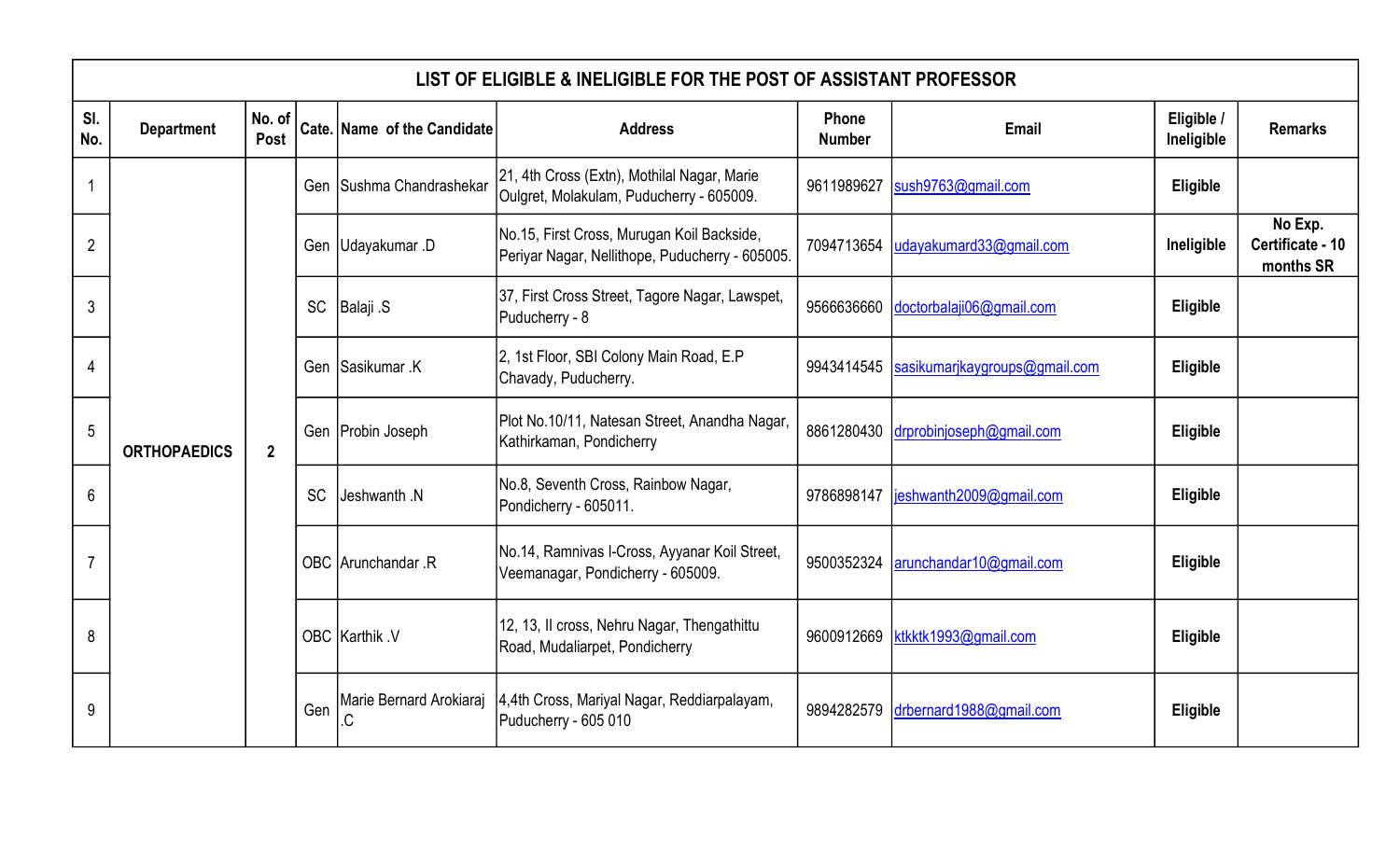|                | LIST OF ELIGIBLE & INELIGIBLE FOR THE POST OF ASSISTANT PROFESSOR |                        |     |                                 |                                                                                                              |                        |                                       |                          |                                                         |  |  |  |  |  |
|----------------|-------------------------------------------------------------------|------------------------|-----|---------------------------------|--------------------------------------------------------------------------------------------------------------|------------------------|---------------------------------------|--------------------------|---------------------------------------------------------|--|--|--|--|--|
| SI.<br>No.     | <b>Department</b>                                                 | No. of $\vert$<br>Post |     | Cate. Name of the Candidate     | <b>Address</b>                                                                                               | Phone<br><b>Number</b> | <b>Email</b>                          | Eligible /<br>Ineligible | <b>Remarks</b>                                          |  |  |  |  |  |
|                |                                                                   |                        |     | OBC Merwin Paul .R              | A-07, Jeno Sougoumaran Apts, Ajees Nagar<br>Main Road, Reddiarpalayam, Pondicherry -<br>605010.              | 9500113660 Nil         |                                       | Ineligible               | No<br>exp.certificate/No<br>PG degree<br>certificate    |  |  |  |  |  |
| $\overline{2}$ |                                                                   |                        |     | OBC Saranya .T                  | Plot. No.68, First Cross Street, Drannie Besant<br>Nagar, Navarkulam, Lawspet post, Pondicherry  <br>605008. |                        | 9715614126  softsaran.nrp@gmail.com   | Eligible                 |                                                         |  |  |  |  |  |
| 3              | <b>ENT</b>                                                        |                        | EWS | Monica Mrudubhashini<br>Michael | Plot No.32, Vasantham Street, Jayam Nagar,<br>100 feet Road, Mudaliarpet, Puducherry -<br>605004.            |                        | 9538690002   mrudumichael90@gmail.com | Ineligible               | No exp.<br>Certificate/No PG<br>Regn,<br>Certificate/No |  |  |  |  |  |
|                |                                                                   |                        | Gen | Vikram Raj Mohanam<br>.T.C      | 4/612, 7th Cross Kalaivanar Nagar, Dhavanthri<br>Nagar, Post Office, Puducherry - 605006.                    |                        | 9884808009 drtcvikram@gmail.com       | Eligible                 |                                                         |  |  |  |  |  |
| $\mathbf b$    |                                                                   |                        |     | S. Gen Raghul                   | A4, 3rd Floor, Sri Aishwaryam Apartment,<br>Ragavendra Nagar, Puducherry - 605006.                           |                        | 8870832466   raghul8020@gmail.com     | <b>Eligible</b>          |                                                         |  |  |  |  |  |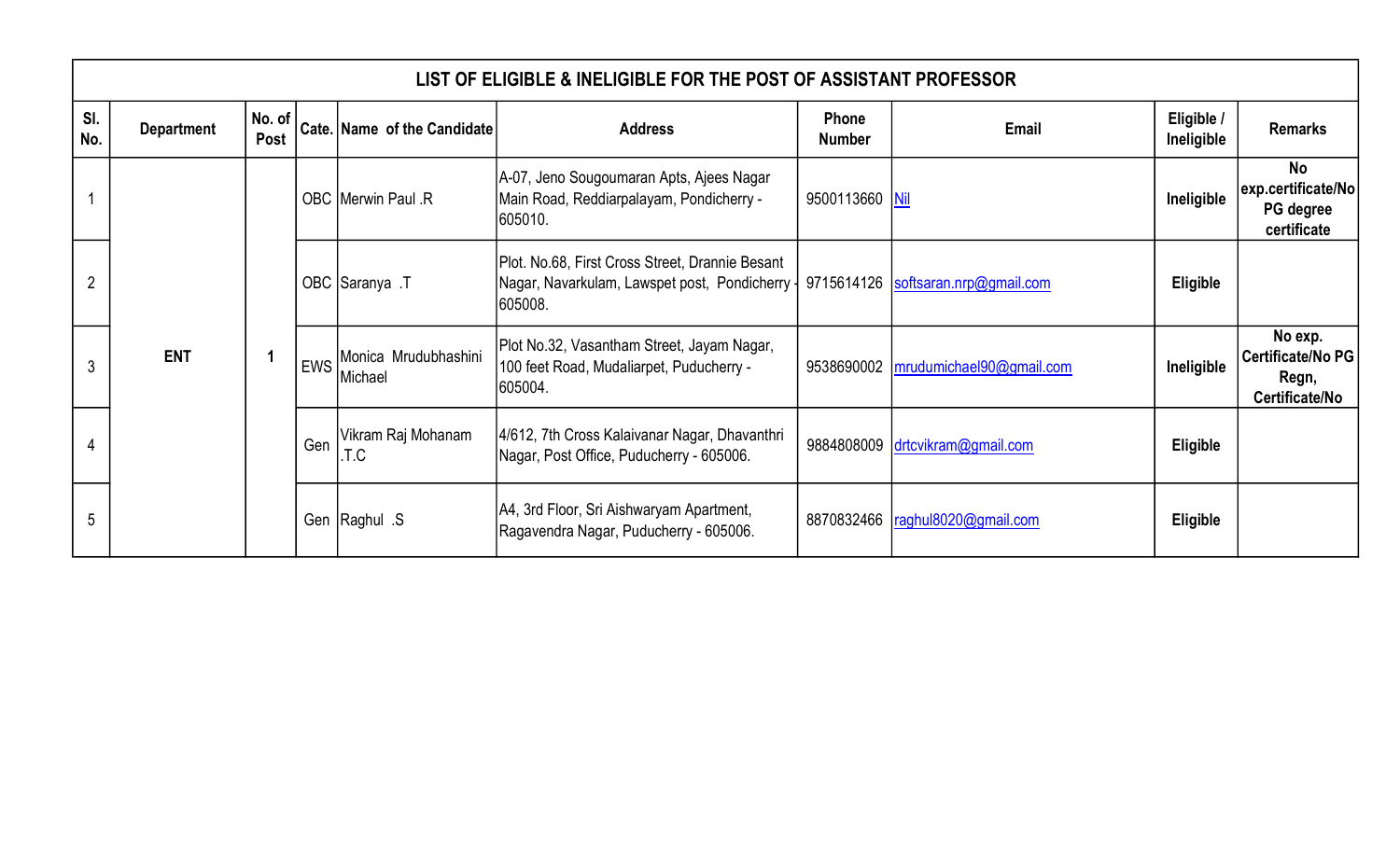|                | LIST OF ELIGIBLE & INELIGIBLE FOR THE POST OF ASSISTANT PROFESSOR |                |     |                                 |                                                                                                          |                               |                                      |                          |                               |  |  |  |  |
|----------------|-------------------------------------------------------------------|----------------|-----|---------------------------------|----------------------------------------------------------------------------------------------------------|-------------------------------|--------------------------------------|--------------------------|-------------------------------|--|--|--|--|
| SI.<br>No.     | <b>Department</b>                                                 | No. of<br>Post |     | Cate. Name of the Candidate     | <b>Address</b>                                                                                           | <b>Phone</b><br><b>Number</b> | Email                                | Eligible /<br>Ineligible | <b>Remarks</b>                |  |  |  |  |
|                |                                                                   |                |     | Gen Tharini. S                  | No.22, Veeramamunivar Street, Radhakrishnan<br>Nagar, Puducherry - 605009.                               | 9597282295                    | drtharini88@gmail.com                | Eligible                 |                               |  |  |  |  |
| $\overline{2}$ |                                                                   |                |     | Gen   Mary Stephen              | 11, Ground Floor, Veeramamunivar Street,<br>Radhakrishnan Nagar, Kadhirkamam,<br>Puducherry-605009.      |                               | 8940966056 stephen6752@gmail.com     | <b>Eligible</b>          |                               |  |  |  |  |
| 3              |                                                                   |                |     | OBC Veni Priya. S               | Plot No.57, Swasthi Illam, First Cross,<br>Thiyagupillai Nagar, Reddiyarpalayam,<br>Puducherry - 605010. | 9789700290                    | venipriyadr@gmail.com                | Eligible                 |                               |  |  |  |  |
| 4              | <b>OPHTHALMOLOGY</b>                                              | $\overline{2}$ |     | Gen Amudha. P                   | No.3A, Ground Floor, 1st Main Road,<br>Saradhambal Nagar, Puducherry - 605005.                           |                               | 9786975550 amudhasubbu@yahoo.com     | Eligible                 |                               |  |  |  |  |
| 5              |                                                                   |                | Gen | ISankari Alias Mansa<br>Devi. H | Flat 2B, Sairanga, 15/7, 6th Cross Street,<br>Trustpuram, Kodambakkam, Chennai,<br>Tamilnadu - 600024.   | 9443514201                    | smansasankari@gmail.com              | Ineligible               | No Exp.<br><b>Certificate</b> |  |  |  |  |
| 6              |                                                                   |                | Gen | Sivaranjani. S                  | 41, Library Street, Ganapathy Nagar,<br>Murungapakkam, Puducherry-605004.                                |                               | 9943759150 drsivaranjani.s@gmail.com | Eligible                 |                               |  |  |  |  |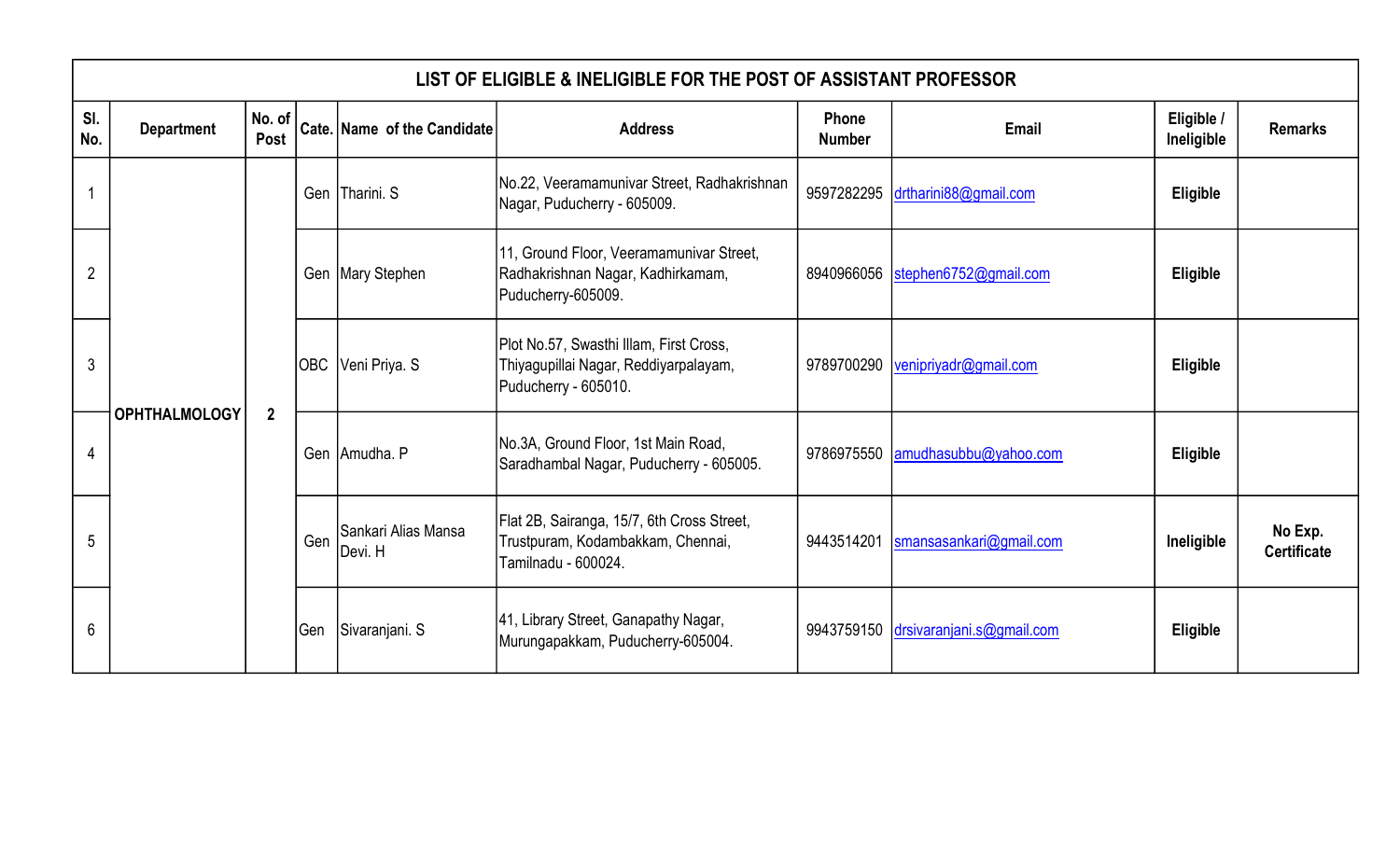|            | LIST OF ELIGIBLE & INELIGIBLE FOR THE POST OF ASSISTANT PROFESSOR |                |           |                             |                                                                                 |                        |                                        |                          |                      |  |  |  |  |
|------------|-------------------------------------------------------------------|----------------|-----------|-----------------------------|---------------------------------------------------------------------------------|------------------------|----------------------------------------|--------------------------|----------------------|--|--|--|--|
| SI.<br>No. | <b>Department</b>                                                 | No. of<br>Post |           | Cate. Name of the Candidate | <b>Address</b>                                                                  | Phone<br><b>Number</b> | Email                                  | Eligible /<br>Ineligible | <b>Remarks</b>       |  |  |  |  |
| 7          |                                                                   |                | <b>SC</b> | Nethaji Sellaram. S         | No.10-B, Mariamman Koil Street, Periyapet,<br>Mannadipet, Pondicherry - 605501. | 9994836774             | nethajisellaram75@gmail.com            | Eligible                 |                      |  |  |  |  |
| 8          |                                                                   |                |           | OBC Rajalakshmi. S          | No.4, Mariamman Koil Street, Sokkanathan Pet,<br>Puducherry - 605009.           |                        | 9488494317  shanmugaraji2186@gmail.com | <b>Eligible</b>          |                      |  |  |  |  |
| 9          | <b>OPHTHALMOLOGY</b>                                              |                |           | Gen Seema. G                | No.10, Doctors Colony, Dr. Radhakrishnan<br>Road, Coimbatore, Tamilnadu-641012. |                        | 9080879770 seema.thiyagu@gmail.com     | Eligible                 |                      |  |  |  |  |
| 10         |                                                                   |                |           | Gen   Karen Sharma          | 20, Jagdish Ashram, Marg, Patiala-147001.                                       |                        | 9585915919 dr.karensharma@gmail.com    | Ineligible               | 9 months SR at<br>GH |  |  |  |  |
| 11         |                                                                   |                |           | Gen Pratik Dineshkumar Gera | No.9, Thilagar Street, Indira Nagar Extn,<br>Gorimedu, Puducherry.              |                        | 8098746539   pdgera@gmail.com          | Ineligible               | 11.5 months SR       |  |  |  |  |
| 12         |                                                                   |                |           | OBC Arun .R                 | No.27, Second Street, Thulasingam Nagar,<br>Ariyankuppam, Puducherry - 605007.  |                        | 9790651010  jayantharun@gmail.com      | Ineligible               | No SR Exp.           |  |  |  |  |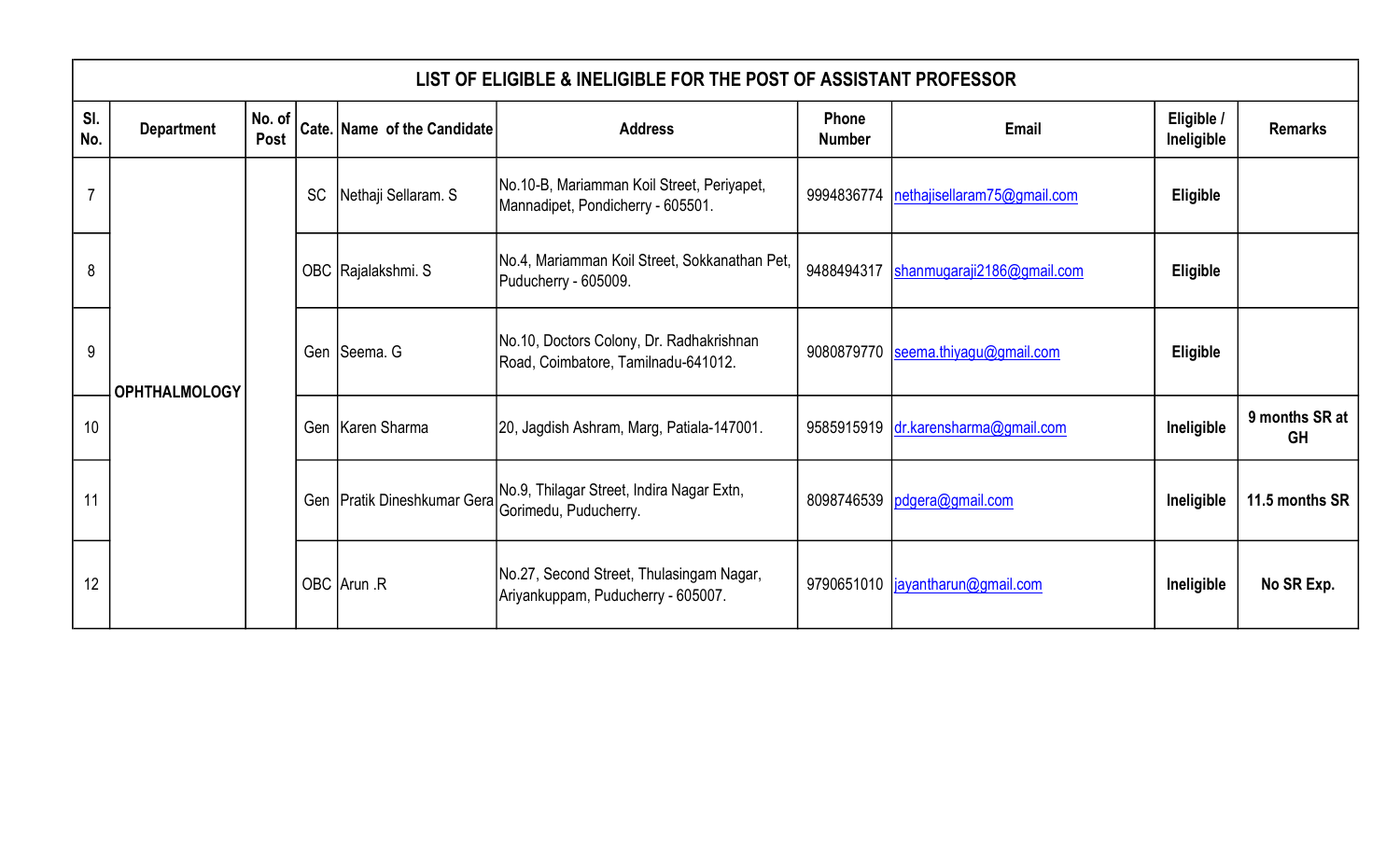|              | LIST OF ELIGIBLE & INELIGIBLE FOR THE POST OF ASSISTANT PROFESSOR |      |  |                                                                                                                                  |                                                                     |                               |                                |                          |                |  |  |  |
|--------------|-------------------------------------------------------------------|------|--|----------------------------------------------------------------------------------------------------------------------------------|---------------------------------------------------------------------|-------------------------------|--------------------------------|--------------------------|----------------|--|--|--|
| SI.<br>l No. | <b>Department</b>                                                 | Post |  | $\begin{vmatrix} 1 & 1 \\ 1 & 1 \end{vmatrix}$ No. of $\begin{vmatrix} 1 & 1 \\ 0 & 1 \end{vmatrix}$ Cate. Name of the Candidate | <b>Address</b>                                                      | <b>Phone</b><br><b>Number</b> | Email                          | Eligible /<br>Ineligible | <b>Remarks</b> |  |  |  |
|              | RADIO-DIAGNOSIS                                                   |      |  | Gen Joe Vimal Raj V                                                                                                              | 39, 3rd Cross, John Paul Nagar, Mudaliarpet<br>Puducherry - 605004. |                               | 9629987014  jvrpetit@gmail.com | Eligible                 |                |  |  |  |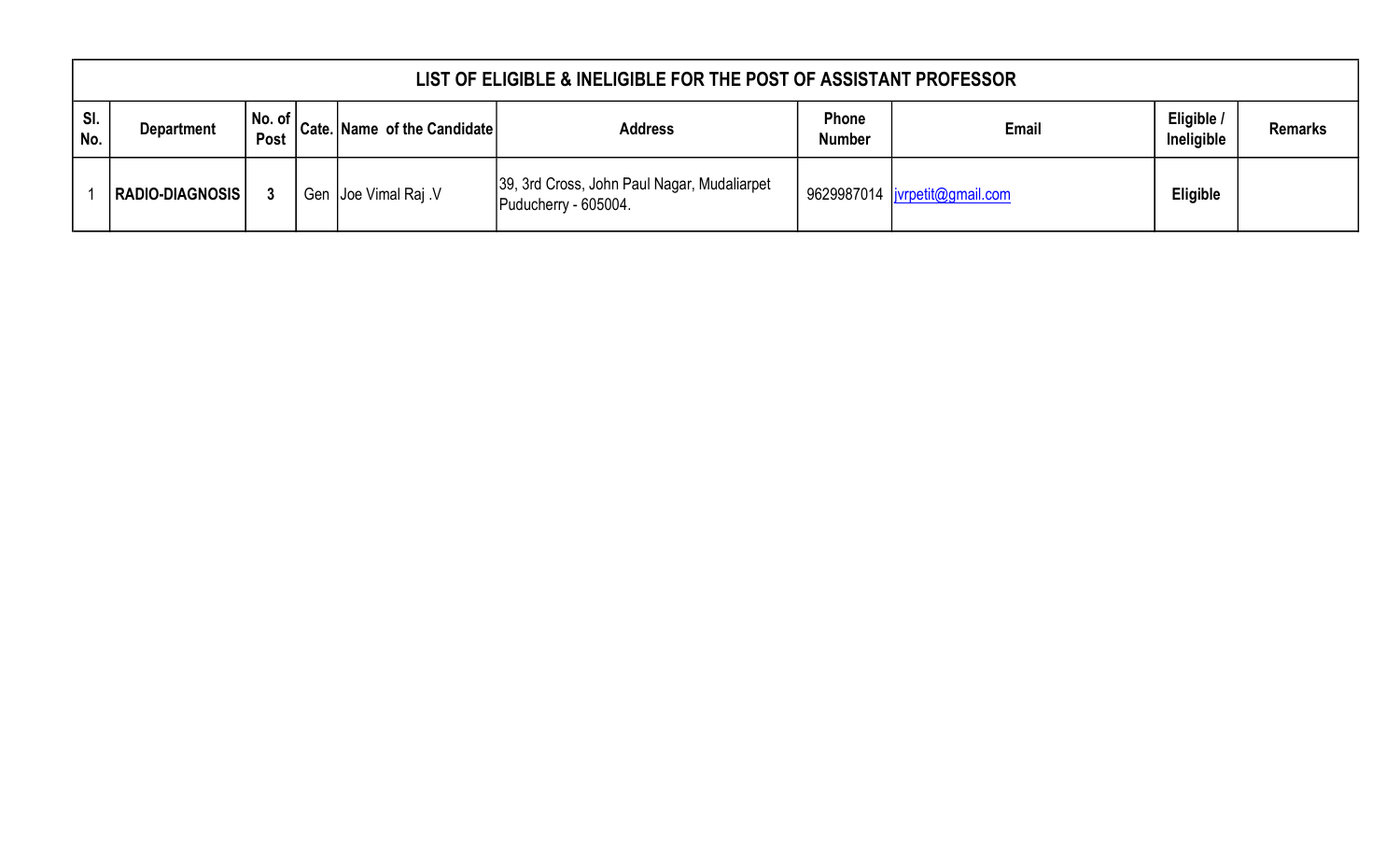|                | LIST OF ELIGIBLE & INELIGIBLE FOR THE POST OF ASSISTANT PROFESSOR |                |           |                             |                                                                                                    |                        |                                     |                          |                                                                 |  |  |
|----------------|-------------------------------------------------------------------|----------------|-----------|-----------------------------|----------------------------------------------------------------------------------------------------|------------------------|-------------------------------------|--------------------------|-----------------------------------------------------------------|--|--|
| SI.<br>No.     | <b>Department</b>                                                 | No. of<br>Post |           | Cate. Name of the Candidate | <b>Address</b>                                                                                     | Phone<br><b>Number</b> | Email                               | Eligible /<br>Ineligible | <b>Remarks</b>                                                  |  |  |
|                |                                                                   |                |           | Gen Archana Waganekar       | E-37, JIPMER Staff Quaters, JIPMER Hospital<br>Campus, Dhanavantari Nagar, Puducherry -<br>605006. |                        | 9444249625 drarchanasunil@gmail.com | Eligible                 |                                                                 |  |  |
| $\overline{2}$ |                                                                   |                |           | OBC Sivaraman. K            | 47, Sanyasikuppam Road, Konerikuppam,<br>Koodapakkam Post, Puducherry-605502.                      |                        | 9894269213 drsiva1012@gmail.com     | Ineligible               | <b>NMC Not</b><br>recognized PG<br>Course.<br><b>Additional</b> |  |  |
| 3              |                                                                   |                |           | Gen Aswin K                 | 31, Vinayagar Koil Street, Thilaspet, Pondicherry 9443345011 aswink02@gmail.com                    |                        |                                     | Eligible                 |                                                                 |  |  |
| 4              | <b>EMERGENCY</b><br><b>MEDICINE</b>                               | $\mathbf{2}$   |           | Gen Nithya .B               | Plot No.1, 2nd Main Road, VOC Street,<br>Dhatchinamoorthy Nagar, Pondicherry - 605009.             | 9965439621             | nithya5995@gmail.com                | Eligible                 |                                                                 |  |  |
| 5              |                                                                   |                | <b>SC</b> | <b>Gunaseelan</b> .R        | Plot No.1, 2nd Main Road, VOC Street,<br>Dhakshinamoorthy Nagar, Puducherry - 605009.              |                        | 9585866328 drrigs08tkmc@gmail.com   | Eligible                 |                                                                 |  |  |
| 6              |                                                                   |                | <b>ST</b> | Prakash Raju .K.N.J         | D.No.25, Dhayananda Street, Indira Nagar,<br>Mudaliarpet, Puducherry - 605004                      | 9000190662             | Jyothiprakash41@gmail.com           | <b>Eligible</b>          |                                                                 |  |  |
|                |                                                                   |                | <b>SC</b> | Surendar .R                 | No.21, Second Cross, Mohan Nagar,<br>Puducherry                                                    |                        | 9944636634 drsurendar18@gmail.com   | Eligible                 |                                                                 |  |  |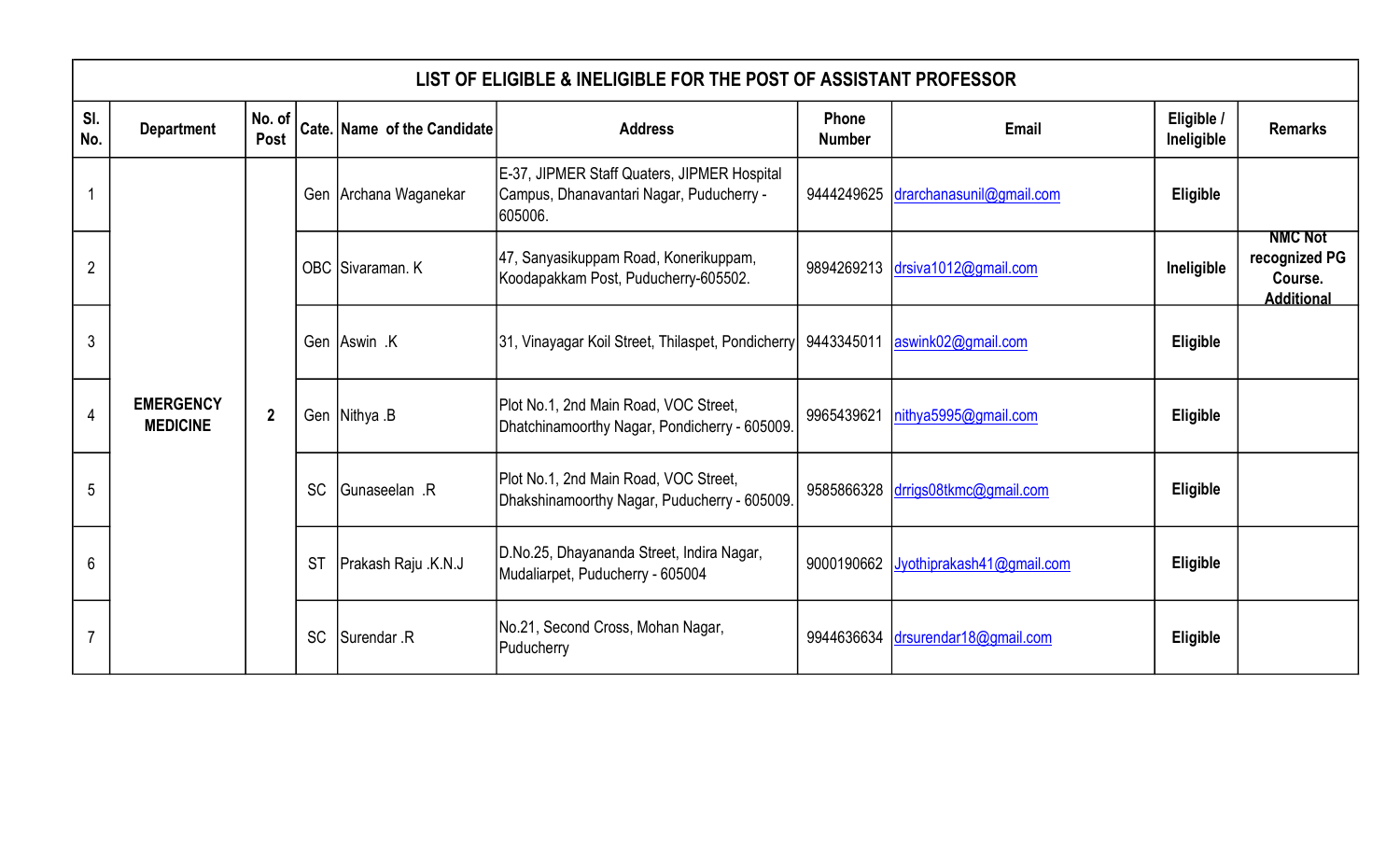|                | LIST OF ELIGIBLE & INELIGIBLE FOR THE POST OF ASSISTANT PROFESSOR |                       |           |                             |                                                                                                                               |                        |                                         |                          |                                                  |  |  |  |  |  |  |  |                   |                                                                                              |            |                         |          |  |
|----------------|-------------------------------------------------------------------|-----------------------|-----------|-----------------------------|-------------------------------------------------------------------------------------------------------------------------------|------------------------|-----------------------------------------|--------------------------|--------------------------------------------------|--|--|--|--|--|--|--|-------------------|----------------------------------------------------------------------------------------------|------------|-------------------------|----------|--|
| SI.<br>No.     | <b>Department</b>                                                 | No. of<br><b>Post</b> |           | Cate. Name of the Candidate | <b>Address</b>                                                                                                                | Phone<br><b>Number</b> | Email                                   | Eligible /<br>Ineligible | <b>Remarks</b>                                   |  |  |  |  |  |  |  |                   |                                                                                              |            |                         |          |  |
|                |                                                                   |                       |           | OBC Kowtham Raj. M          | 13, Kamaraj Street, Shanmugapuram,<br>Puducherry-605009.                                                                      | 8281139877             | kowthamdent@gmail.com                   | Eligible                 |                                                  |  |  |  |  |  |  |  |                   |                                                                                              |            |                         |          |  |
| $\overline{2}$ |                                                                   |                       |           | OBC   Pazhaniswamy. M       | No.7, 15th Cross, Avvai Nagar, Lawspet,<br>Puducherry - 605008.                                                               |                        | 8056653813 vickyjacks04@gmail.com       | Ineligible               | No Teaching Exp.                                 |  |  |  |  |  |  |  |                   |                                                                                              |            |                         |          |  |
| 3              |                                                                   |                       |           | Gen Neil Dominic. M         | 80 & 82, Captain Marius Xavier Street,<br>Puducherry-605001.                                                                  |                        | 9943801972 neildominich@gmail.com       | Eligible                 |                                                  |  |  |  |  |  |  |  |                   |                                                                                              |            |                         |          |  |
| 4              |                                                                   |                       |           | OBC Sankari. R              | 133, 8th Cross, KVK Teachers Nagar,<br>Ottampalayam, Mudaliarpet, Pondicherry-<br>605004.                                     | 9789597379             | sankari.oct2410@gmail.com               | Ineligible               | No Exp.<br>Certificate/<br><b>No Salary Slip</b> |  |  |  |  |  |  |  |                   |                                                                                              |            |                         |          |  |
| $\overline{5}$ | <b>DENTISTRY</b>                                                  | $\overline{1}$        |           | OBC Nitheash. P             | 16 Canon Street, Priyadharshini Nagar,<br>Gorimedu, Pondicherry - 605006.                                                     |                        | 8281781519   nitheash.p46@gmail.com     | Ineligible               | No Exp.<br>Certificate/<br><b>No Salary Slip</b> |  |  |  |  |  |  |  |                   |                                                                                              |            |                         |          |  |
| 6              |                                                                   |                       | <b>SC</b> | Shivangi Ramteke            | D/O: Vandana Surajlal Ramteke, Near Bada<br>Hanuman Temple, Mama Chowk, Civil Line,<br>Gondiya, Gondia, Maharashtra - 441601. |                        | 8827553518 shivangi.ramteke02@gmail.com | <b>Eligible</b>          |                                                  |  |  |  |  |  |  |  |                   |                                                                                              |            |                         |          |  |
| 7              |                                                                   |                       |           | OBC Iswarya. K              | Sri Kamatchi Illam, 138, Nethaji Street, Fathima<br>Nagar, Woraiyur, Trichy - 620003                                          | 9566967956             | aishu1sucess@gmail.com                  | Ineligible               | No Teaching Exp.                                 |  |  |  |  |  |  |  |                   |                                                                                              |            |                         |          |  |
| 8              |                                                                   |                       |           | OBC Hema. P                 | No.11, New Street, Thirubuvanai Post,<br>Sanniyasikuppam, Puducherry - 605107.                                                | 9442804426             | drhema6119@gmail.com                    | Ineligible               | No Exp.<br>Certificate/<br><b>No Salary Slip</b> |  |  |  |  |  |  |  |                   |                                                                                              |            |                         |          |  |
| 9              |                                                                   |                       |           |                             |                                                                                                                               |                        |                                         |                          |                                                  |  |  |  |  |  |  |  | OBC Bharathraj. K | No.4/166, Vanniyar Street, Rathinagiri, Walaja<br>Taluk, Ranipet District, Tamilnadu-632517. | 8939895125 | drbharath0608@gmail.com | Eligible |  |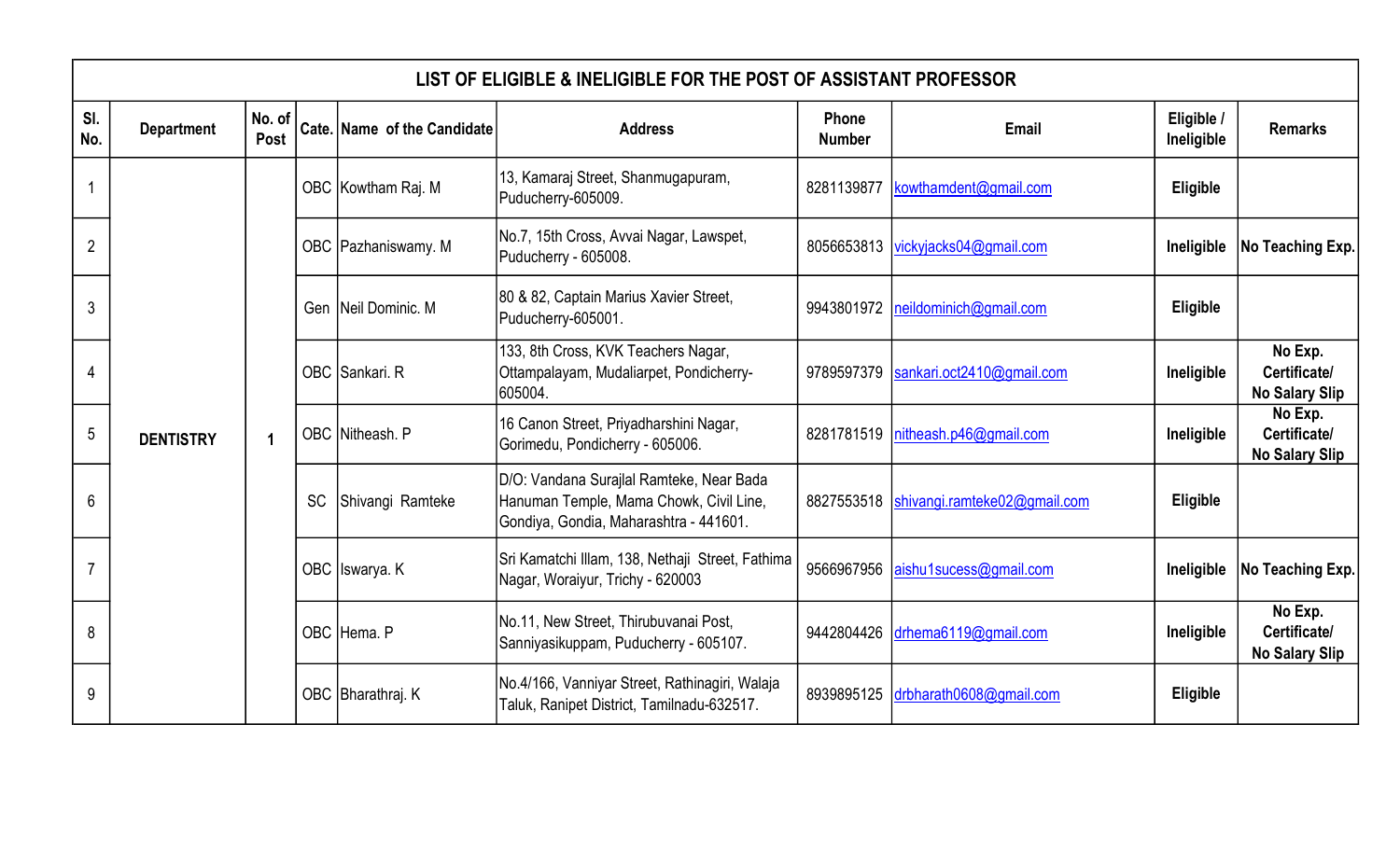|            | LIST OF ELIGIBLE & INELIGIBLE FOR THE POST OF ASSISTANT PROFESSOR |                |  |                             |                |                        |            |                                      |                                                                                  |           |                                    |                                                                                          |                                                  |                                                                  |                                                                                       |                     |                                |                                                  |                                                                  |  |                                                                         |                 |                                                                                                            |            |                            |          |  |
|------------|-------------------------------------------------------------------|----------------|--|-----------------------------|----------------|------------------------|------------|--------------------------------------|----------------------------------------------------------------------------------|-----------|------------------------------------|------------------------------------------------------------------------------------------|--------------------------------------------------|------------------------------------------------------------------|---------------------------------------------------------------------------------------|---------------------|--------------------------------|--------------------------------------------------|------------------------------------------------------------------|--|-------------------------------------------------------------------------|-----------------|------------------------------------------------------------------------------------------------------------|------------|----------------------------|----------|--|
| SI.<br>No. | <b>Department</b>                                                 | No. of<br>Post |  | Cate. Name of the Candidate | <b>Address</b> | Phone<br><b>Number</b> | Email      | Eligible /<br>Ineligible             | <b>Remarks</b>                                                                   |           |                                    |                                                                                          |                                                  |                                                                  |                                                                                       |                     |                                |                                                  |                                                                  |  |                                                                         |                 |                                                                                                            |            |                            |          |  |
| 10         |                                                                   |                |  |                             |                |                        |            | Gen Vasupradha .G                    | F3, 3rd Floor, Aishwaryam Apartments,<br>Raghavendra Nagar, Puducherry - 605005. | 956597871 | vasu.govind@gmail.com              | Eligible                                                                                 |                                                  |                                                                  |                                                                                       |                     |                                |                                                  |                                                                  |  |                                                                         |                 |                                                                                                            |            |                            |          |  |
| 11         |                                                                   |                |  |                             |                |                        | <b>OBC</b> | Raja Sethupathy<br><b>Cheeman</b> .S | No.13, Bhagyalakshmi Nagar, Manapet Post,<br>Kattukuppam, Pondicherry.           |           | 9790212979 zeusians.noss@gmail.com | Ineligible                                                                               | No Exp.<br>Certificate/<br><b>No Salary Slip</b> |                                                                  |                                                                                       |                     |                                |                                                  |                                                                  |  |                                                                         |                 |                                                                                                            |            |                            |          |  |
| 12         |                                                                   |                |  |                             |                |                        |            |                                      |                                                                                  |           |                                    |                                                                                          | OBC Sethuraman .G                                | No.17, Thotti Street, Kalitheerthal Kuppam,<br>Pducherry-605107. | 9043171282                                                                            | rsethu003@gmail.com | Ineligible                     | No Exp.<br>Certificate/<br><b>No Salary Slip</b> |                                                                  |  |                                                                         |                 |                                                                                                            |            |                            |          |  |
| 13         |                                                                   |                |  |                             |                |                        |            |                                      |                                                                                  |           |                                    |                                                                                          |                                                  |                                                                  |                                                                                       |                     |                                | Gen Arun Prasad .G                               | No.20,3rd Cross, Sathya Nagar, East Saram,<br>Puducherry-605013. |  | 9894754264 $\frac{drq}{d\theta}$ $\frac{qq}{r}$ and $\frac{r}{d\theta}$ | Eligible        |                                                                                                            |            |                            |          |  |
| 14         | <b>DENTISTRY</b>                                                  |                |  |                             |                |                        |            |                                      |                                                                                  |           |                                    |                                                                                          |                                                  | Gen Ahila E                                                      | No.27, Vinayagar Koil Street, F1 Preethi<br>Appartment, Thilaspet, Puducherry-605009. |                     | 9894181600 drahila77@gmail.com | Eligible                                         |                                                                  |  |                                                                         |                 |                                                                                                            |            |                            |          |  |
| 15         |                                                                   |                |  |                             |                |                        |            |                                      |                                                                                  |           | EWS Pallavan .B                    | FR2 Balasri Anbalaya Apt, 17th Cross, Krishna<br>Nagar, Lawspet Post, Puducherry-605008. | 9894333507                                       | pallavan.dentin@gmail.com                                        | Eligible                                                                              |                     |                                |                                                  |                                                                  |  |                                                                         |                 |                                                                                                            |            |                            |          |  |
| 16         |                                                                   |                |  |                             |                |                        |            |                                      |                                                                                  |           |                                    |                                                                                          |                                                  |                                                                  |                                                                                       |                     |                                |                                                  |                                                                  |  | <b>SC</b>                                                               | Hariharasudan J | Plot No.28 & 29, 3rd Cross Street, Rangasamy<br>nagar extension, v. Thattanchavady, Puducherry-<br>605110. | 8870735080 | hariharasudan.j1@gmail.com | Eligible |  |
| 17         |                                                                   |                |  |                             |                |                        |            |                                      |                                                                                  |           |                                    |                                                                                          |                                                  |                                                                  |                                                                                       |                     |                                |                                                  |                                                                  |  |                                                                         |                 |                                                                                                            |            |                            |          |  |
| 18         |                                                                   |                |  |                             |                |                        |            |                                      |                                                                                  |           | Gen Vigneshwari S.K                | Plot No 16, Kamaraj Street VP Singh Nagar<br>Shanmugapuram, Puducherry-605009.           | 9566508069                                       | drvigneshwarimds@gmail.com                                       | Eligible                                                                              |                     |                                |                                                  |                                                                  |  |                                                                         |                 |                                                                                                            |            |                            |          |  |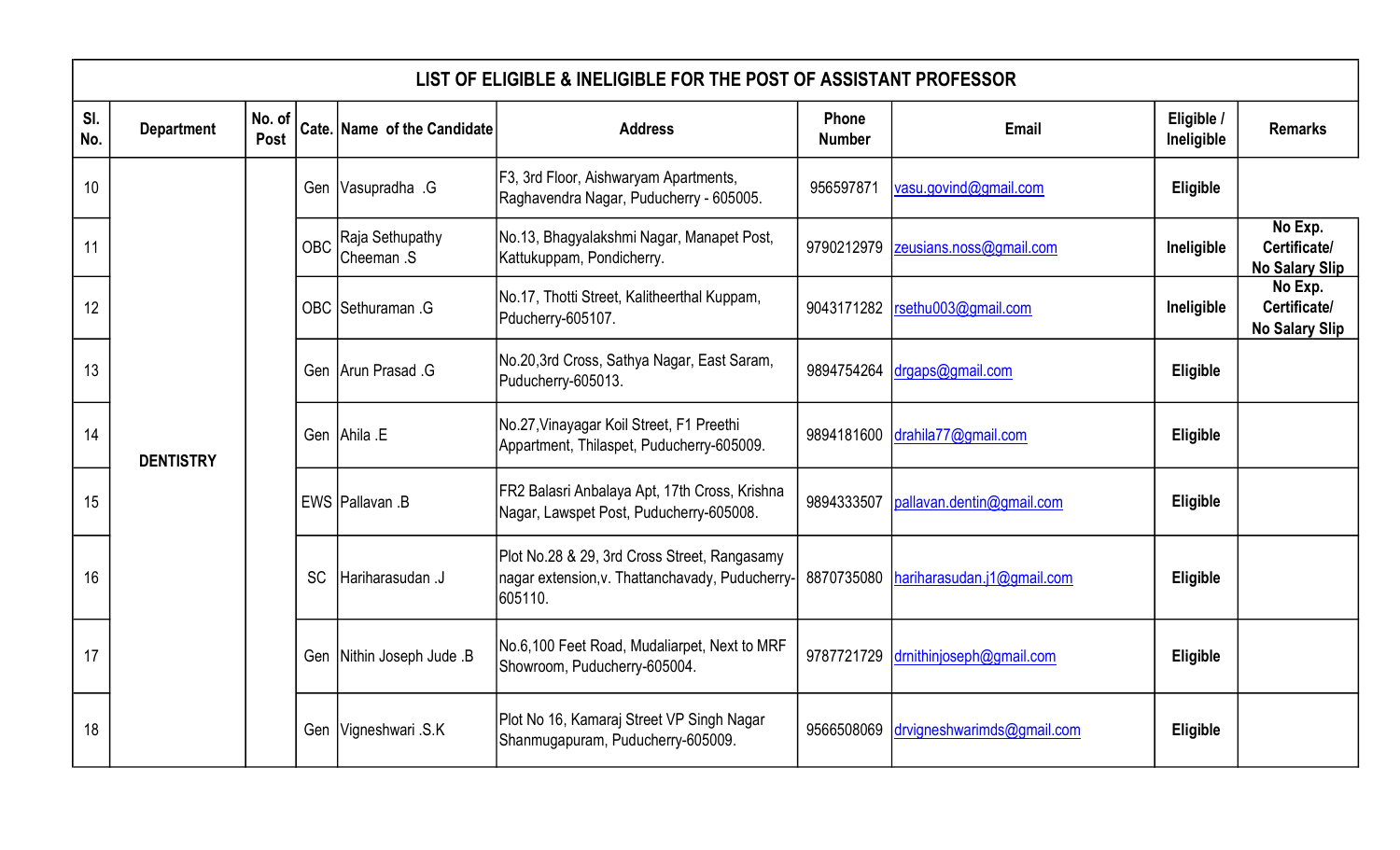|            | LIST OF ELIGIBLE & INELIGIBLE FOR THE POST OF ASSISTANT PROFESSOR |                |           |                             |                                                                                                                    |                               |                                    |                          |                  |                                                                                    |  |                                  |            |                                                  |                                                         |  |                                       |          |  |           |               |                                                                       |            |                           |          |  |  |  |  |               |                                                                            |            |                       |            |                  |
|------------|-------------------------------------------------------------------|----------------|-----------|-----------------------------|--------------------------------------------------------------------------------------------------------------------|-------------------------------|------------------------------------|--------------------------|------------------|------------------------------------------------------------------------------------|--|----------------------------------|------------|--------------------------------------------------|---------------------------------------------------------|--|---------------------------------------|----------|--|-----------|---------------|-----------------------------------------------------------------------|------------|---------------------------|----------|--|--|--|--|---------------|----------------------------------------------------------------------------|------------|-----------------------|------------|------------------|
| SI.<br>No. | <b>Department</b>                                                 | No. of<br>Post |           | Cate. Name of the Candidate | <b>Address</b>                                                                                                     | <b>Phone</b><br><b>Number</b> | Email                              | Eligible /<br>Ineligible | <b>Remarks</b>   |                                                                                    |  |                                  |            |                                                  |                                                         |  |                                       |          |  |           |               |                                                                       |            |                           |          |  |  |  |  |               |                                                                            |            |                       |            |                  |
| 19         |                                                                   |                |           | OBC Monika .A               | No.22, Kondareddy Street, Reddiarpalayam,<br>Puducherry-605010.                                                    |                               | 9943448432   monikadasse@gmail.com | Ineligible               | No Teaching Exp. |                                                                                    |  |                                  |            |                                                  |                                                         |  |                                       |          |  |           |               |                                                                       |            |                           |          |  |  |  |  |               |                                                                            |            |                       |            |                  |
| 20         |                                                                   |                | <b>SC</b> | Rajeev R Talmohite          | A3 202, Haware Green Park, Plot 15 Sector 22,<br>Kamothe Pahvel Dist, Raigarh - 410209.                            | 9821254284                    | rajeev_talmohite@yahoo.co.in       | Eligible                 |                  |                                                                                    |  |                                  |            |                                                  |                                                         |  |                                       |          |  |           |               |                                                                       |            |                           |          |  |  |  |  |               |                                                                            |            |                       |            |                  |
| 21         |                                                                   |                |           |                             |                                                                                                                    |                               |                                    | Gen                      | Jasmine Crena .M | No.43, 4th Cross Street, Marvel River View<br>Country, Manapakkam, Chennai-600125. |  | 9551267268 asminecrena@gmail.com | Ineligible | No Exp.<br>Certificate/<br><b>No Salary Slip</b> |                                                         |  |                                       |          |  |           |               |                                                                       |            |                           |          |  |  |  |  |               |                                                                            |            |                       |            |                  |
| 22         |                                                                   |                |           |                             |                                                                                                                    |                               |                                    |                          |                  |                                                                                    |  |                                  |            | OBC Marie Asha Ambroise                          | No.12, 6th Cross, Jawahar Nagar, Puducherry-<br>605005. |  | 8754173078 ashaorthodontist@gmail.com | Eligible |  |           |               |                                                                       |            |                           |          |  |  |  |  |               |                                                                            |            |                       |            |                  |
| 23         | <b>DENTISTRY</b>                                                  |                |           | OBC Suresh .C               | No. 7/195, Kittu Vatjam Annasagaram Paniyanda<br>Palli Post, Matrampalli Taluk, Tirupathur,<br>Tamilnadu - 635651. | 9487630871                    | drcsureshbds@gmail.com             | Eligible                 |                  |                                                                                    |  |                                  |            |                                                  |                                                         |  |                                       |          |  |           |               |                                                                       |            |                           |          |  |  |  |  |               |                                                                            |            |                       |            |                  |
| 24         |                                                                   |                |           | Gen Sadish M                | No.79, Poorankuppam Road, Thavalakuppam,<br>Puducherry-605007.                                                     | 9486153724                    | sadishdent@yahoo.com               | Eligible                 |                  |                                                                                    |  |                                  |            |                                                  |                                                         |  |                                       |          |  |           |               |                                                                       |            |                           |          |  |  |  |  |               |                                                                            |            |                       |            |                  |
| 25         |                                                                   |                |           |                             |                                                                                                                    |                               |                                    |                          |                  |                                                                                    |  |                                  |            |                                                  |                                                         |  |                                       |          |  |           |               |                                                                       |            |                           |          |  |  |  |  | OBC Revathi R | No.35, 3rd Cross Extension, Thanthai Periyar<br>Nagar, Pondicherry-605005. | 9944445534 | rev.roots14@gmail.com | Ineligible | No Teaching Exp. |
| 26         |                                                                   |                |           |                             |                                                                                                                    |                               |                                    |                          |                  |                                                                                    |  |                                  |            |                                                  |                                                         |  |                                       |          |  | <b>SC</b> | Sakthidevi .S | No.37, 1st Cross Street, Tagore Nagar,<br>Lawspet, Puducherry-605008. | 7598492021 | dr.s.sakthidevi@gmail.com | Eligible |  |  |  |  |               |                                                                            |            |                       |            |                  |
| 27         |                                                                   |                |           | Gen Megalaa N               | No.99, 9th Cross Extension, Radhakrishnan<br>Nagar, Moolakulam, Puducherry-605010.                                 |                               | 9944492277 megalaa@svdc.ac.in      | Eligible                 |                  |                                                                                    |  |                                  |            |                                                  |                                                         |  |                                       |          |  |           |               |                                                                       |            |                           |          |  |  |  |  |               |                                                                            |            |                       |            |                  |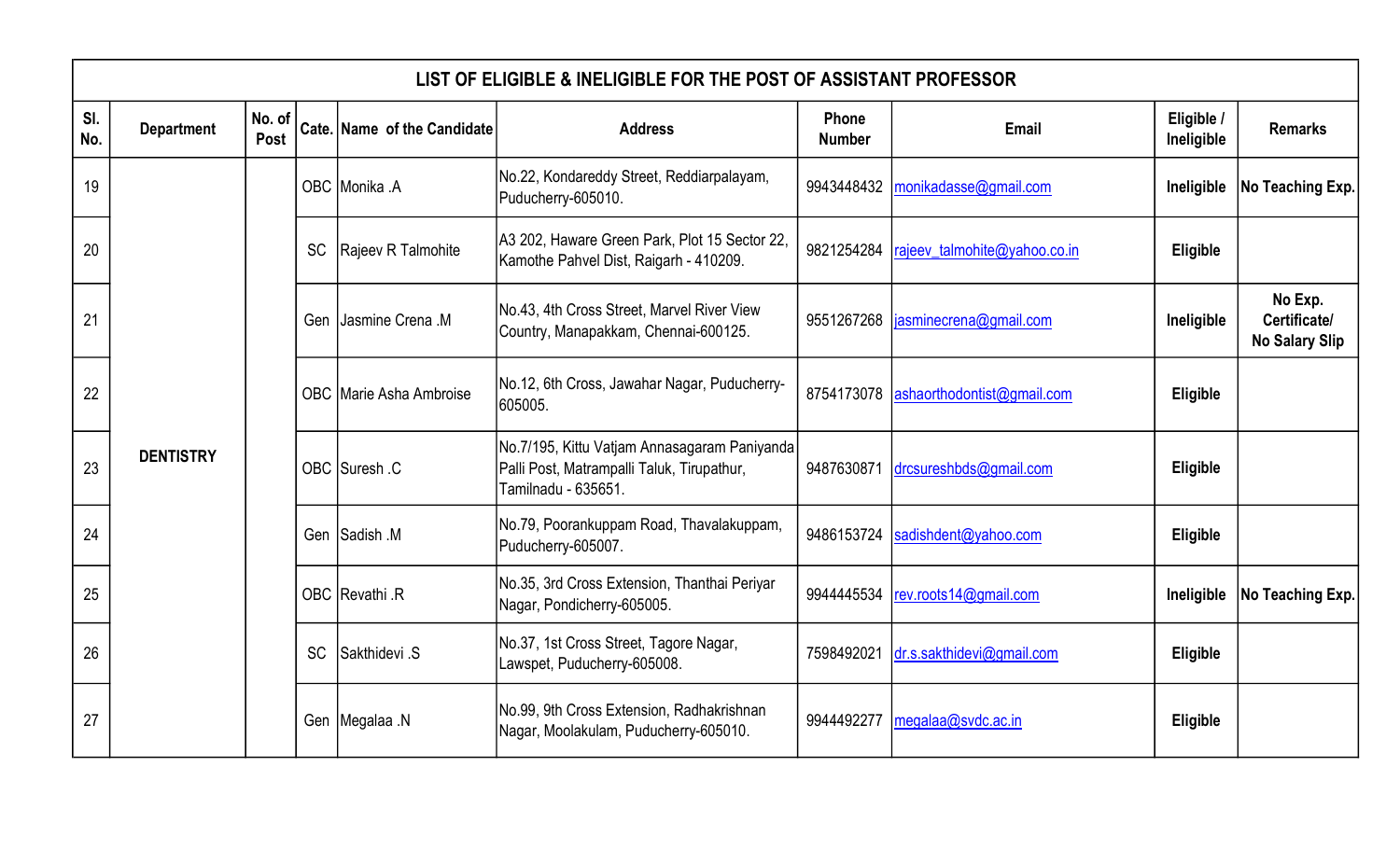|            | LIST OF ELIGIBLE & INELIGIBLE FOR THE POST OF ASSISTANT PROFESSOR |                |    |                             |                                                                                        |                        |                                                                                   |                          |                               |          |  |  |                 |                                                                            |  |                                     |          |  |  |  |  |                      |                                                               |            |                     |            |                  |  |  |  |  |  |  |  |               |                                                                                   |            |                     |          |  |
|------------|-------------------------------------------------------------------|----------------|----|-----------------------------|----------------------------------------------------------------------------------------|------------------------|-----------------------------------------------------------------------------------|--------------------------|-------------------------------|----------|--|--|-----------------|----------------------------------------------------------------------------|--|-------------------------------------|----------|--|--|--|--|----------------------|---------------------------------------------------------------|------------|---------------------|------------|------------------|--|--|--|--|--|--|--|---------------|-----------------------------------------------------------------------------------|------------|---------------------|----------|--|
| SI.<br>No. | <b>Department</b>                                                 | No. of<br>Post |    | Cate. Name of the Candidate | <b>Address</b>                                                                         | Phone<br><b>Number</b> | Email                                                                             | Eligible /<br>Ineligible | <b>Remarks</b>                |          |  |  |                 |                                                                            |  |                                     |          |  |  |  |  |                      |                                                               |            |                     |            |                  |  |  |  |  |  |  |  |               |                                                                                   |            |                     |          |  |
| 28         |                                                                   |                |    |                             |                                                                                        | Gen Shanmugavadivel .G | No.6, Chairman Amirthraj Street, East<br>Shanmugapuram Colony, Villupuram-605602. | 7358658687               | shanpedo@gmail.com            | Eligible |  |  |                 |                                                                            |  |                                     |          |  |  |  |  |                      |                                                               |            |                     |            |                  |  |  |  |  |  |  |  |               |                                                                                   |            |                     |          |  |
| 29         |                                                                   |                |    | Gen Nowfar                  | No.20, Saint Simon Pet, Muthialpet, Puducherry-<br>605003.                             | 7010600913             | nowfarismail@gmail.com                                                            |                          | Ineligible   No Teaching Exp. |          |  |  |                 |                                                                            |  |                                     |          |  |  |  |  |                      |                                                               |            |                     |            |                  |  |  |  |  |  |  |  |               |                                                                                   |            |                     |          |  |
| 30         |                                                                   |                |    | Gen Akash P                 | No.12, 15th Cross Street, Kurunji Nagar,<br>Perungudi, Chennai-600096.                 | 9962039962             | akashponnukumar@gmail.com                                                         |                          | Ineligible   No Teaching Exp. |          |  |  |                 |                                                                            |  |                                     |          |  |  |  |  |                      |                                                               |            |                     |            |                  |  |  |  |  |  |  |  |               |                                                                                   |            |                     |          |  |
| 31         |                                                                   |                |    |                             |                                                                                        |                        |                                                                                   |                          |                               |          |  |  | Gen Saravanan R | No.8, 8th Cross Street, Bharath Nagar, Lawspet<br>Post, Puducherry-605008. |  | 7418418693 dr.saravanan30@gmail.com | Eligible |  |  |  |  |                      |                                                               |            |                     |            |                  |  |  |  |  |  |  |  |               |                                                                                   |            |                     |          |  |
| 32         | <b>DENTISTRY</b>                                                  |                | SC | Uvaraja .S                  | No.2, Mariyamman Koil Street, Eripakkam,<br>Newpet, Kariyamanikkam, Puducherry-605106. |                        | 8870398717  suvraj422@gmail.com                                                   |                          | Ineligible   No Teaching Exp. |          |  |  |                 |                                                                            |  |                                     |          |  |  |  |  |                      |                                                               |            |                     |            |                  |  |  |  |  |  |  |  |               |                                                                                   |            |                     |          |  |
| 33         |                                                                   |                |    | Gen Santhosh Kumar .C       | No.12, Kottucherry Road, Nedungadu Post,<br>Karaikal - 609603.                         | 9994077474             | sanjosh80@gmail.com                                                               | Eligible                 |                               |          |  |  |                 |                                                                            |  |                                     |          |  |  |  |  |                      |                                                               |            |                     |            |                  |  |  |  |  |  |  |  |               |                                                                                   |            |                     |          |  |
| 34         |                                                                   |                |    |                             |                                                                                        |                        |                                                                                   |                          |                               |          |  |  |                 |                                                                            |  |                                     |          |  |  |  |  |                      |                                                               |            |                     |            |                  |  |  |  |  |  |  |  | OBC Kavitha M | No.36, Mariamman Koil Street, Kundupalayam,<br>Thattanchavady, Puducherry-605009. | 9597651757 | drkavimds@gmail.com | Eligible |  |
| 35         |                                                                   |                |    |                             |                                                                                        |                        |                                                                                   |                          |                               |          |  |  |                 |                                                                            |  |                                     |          |  |  |  |  | Gen Sathiyanathan .D | No.54, Paalar School Street, Suthukeny,<br>Puducherry-605502. | 9123593327 | sathyakjs@gmail.com | Ineligible | No Teaching Exp. |  |  |  |  |  |  |  |               |                                                                                   |            |                     |          |  |
| 36         |                                                                   |                |    | Gen Karthik .S              | No. 87, Sreevastsa Gardens Thudiyalur,<br>Coimbatore, yn - 641034.                     | 8368726365             | drkarthikmdsortho@gmail.com                                                       | Eligible                 |                               |          |  |  |                 |                                                                            |  |                                     |          |  |  |  |  |                      |                                                               |            |                     |            |                  |  |  |  |  |  |  |  |               |                                                                                   |            |                     |          |  |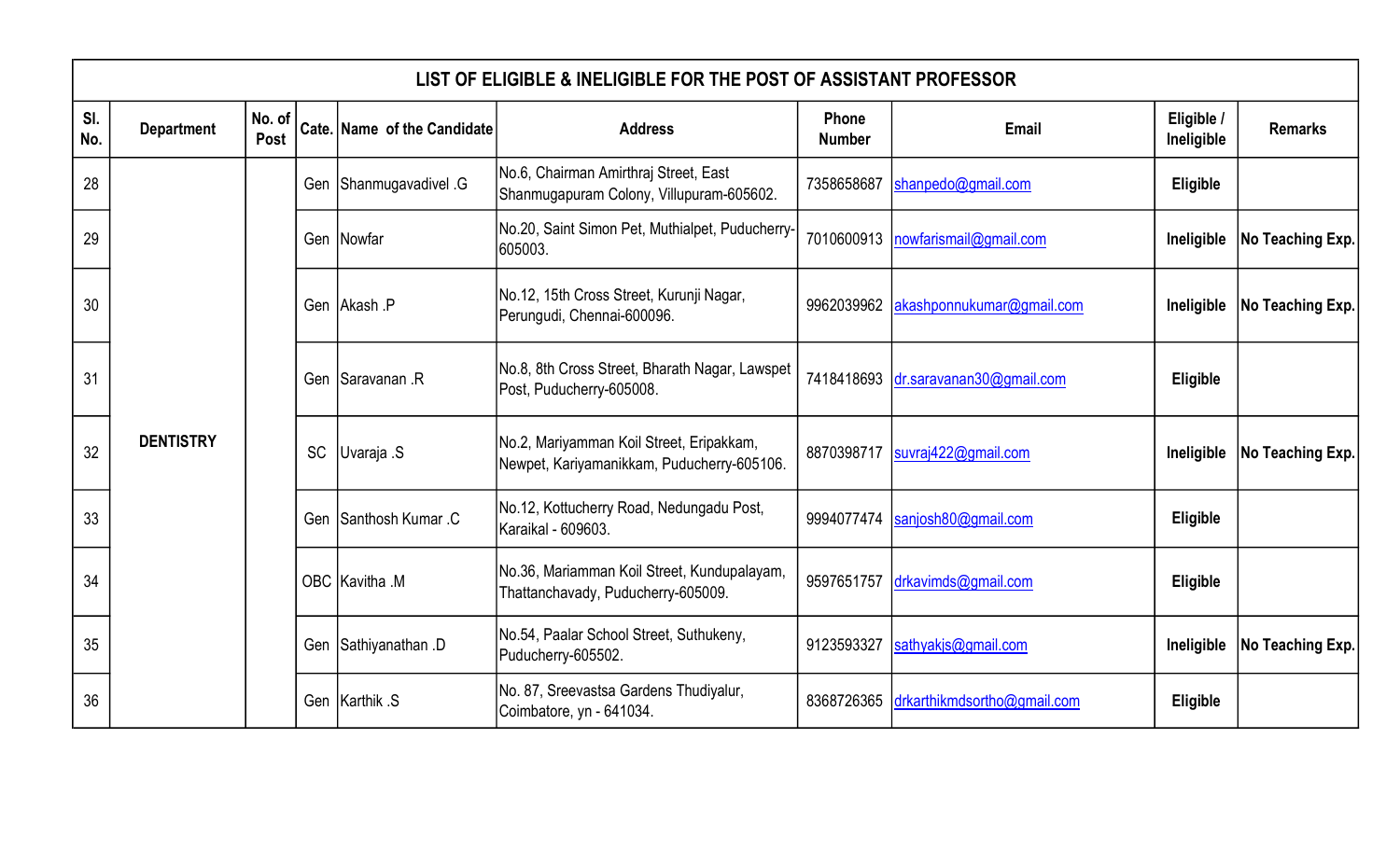|            | LIST OF ELIGIBLE & INELIGIBLE FOR THE POST OF ASSISTANT PROFESSOR |      |           |                                                                                                                                                                          |                                                               |                                                             |                                  |                               |                                             |  |  |  |
|------------|-------------------------------------------------------------------|------|-----------|--------------------------------------------------------------------------------------------------------------------------------------------------------------------------|---------------------------------------------------------------|-------------------------------------------------------------|----------------------------------|-------------------------------|---------------------------------------------|--|--|--|
| SI.<br>No. | <b>Department</b>                                                 | Post |           | $\left  \begin{array}{c} \textsf{No. of} \\ \textsf{-} \end{array} \right $ Cate. Name of the Candidate $\left  \begin{array}{c} \textsf{No. of} \\ \end{array} \right $ | <b>Address</b>                                                | <b>Phone</b><br><b>Number</b>                               | <b>Email</b>                     | Eligible /<br>Ineligible      | <b>Remarks</b>                              |  |  |  |
|            | <b>PHYSICAL</b><br><b>MEDICINE</b>                                |      |           | <b>ST</b>                                                                                                                                                                | Banoth Kiran Kumar                                            | H.No.40/15, 1st Floor, Gautam Nagar, New<br>Delhi - 110049. |                                  | 9560816404 kyron143@gmail.com | Eligible                                    |  |  |  |
| 2          | <b>REHABILITATION</b><br>(PMR)                                    |      | <b>SC</b> | Agalya .K                                                                                                                                                                | No.10, Kennedy Street, Kamaraj Nagar,<br>Gorimedu, Puducherry |                                                             | 9629907672 agalya.9192@gmail.com | Ineligible                    | <b>SC-Not eligible</b><br>as post is for ST |  |  |  |